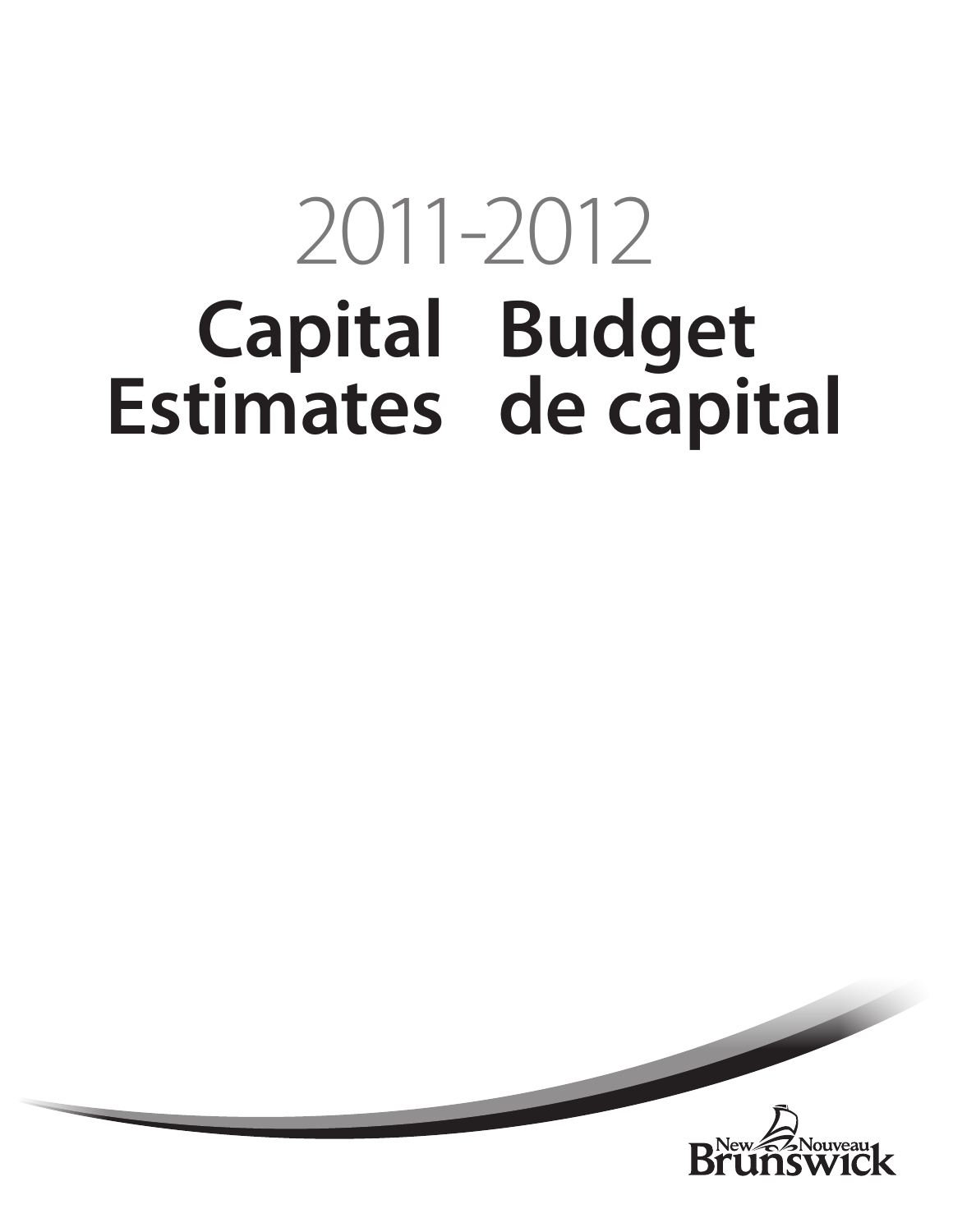#### **Capital Estimates 2011-2012 2012 Budget de capital 2011-2012**

#### **Published by: Publié par :**

Department of Finance Ministère des Finances P.O. Box 6000 Case postale 6000 E3B 5H1 E3B 5H1 Canada Canada

December 2010 décembre 2010

**Cover and Graphs: Couverture et graphiques :**

**Printing and Binding: Imprimerie et reliure :**

Province of New Brunswick Province du Nouveau-Brunswick Fredericton, New Brunswick **Fredericton**, New Brunswick **Fredericton** (Nouveau-Brunswick)

Internet: www.gnb.ca/0024/index-e.asp Internet : www.gnb.ca/0024/index-f.asp

Communications New Brunswick (CNB 7611) Communications Nouveau-Brunswick (CNB 7611)

Printing Services, Supply and Services Services Services Services d'imprimerie, Approvisionnement et Services

ISSN 0845-6372 ISSN 0845-6372

ISBN 978-55396-331-8 8-55396-331-8 ISBN 978-55396-331-8 8-55396-331-8

Printed in New Brunswick Imprimé au Nouveau-Brunswick

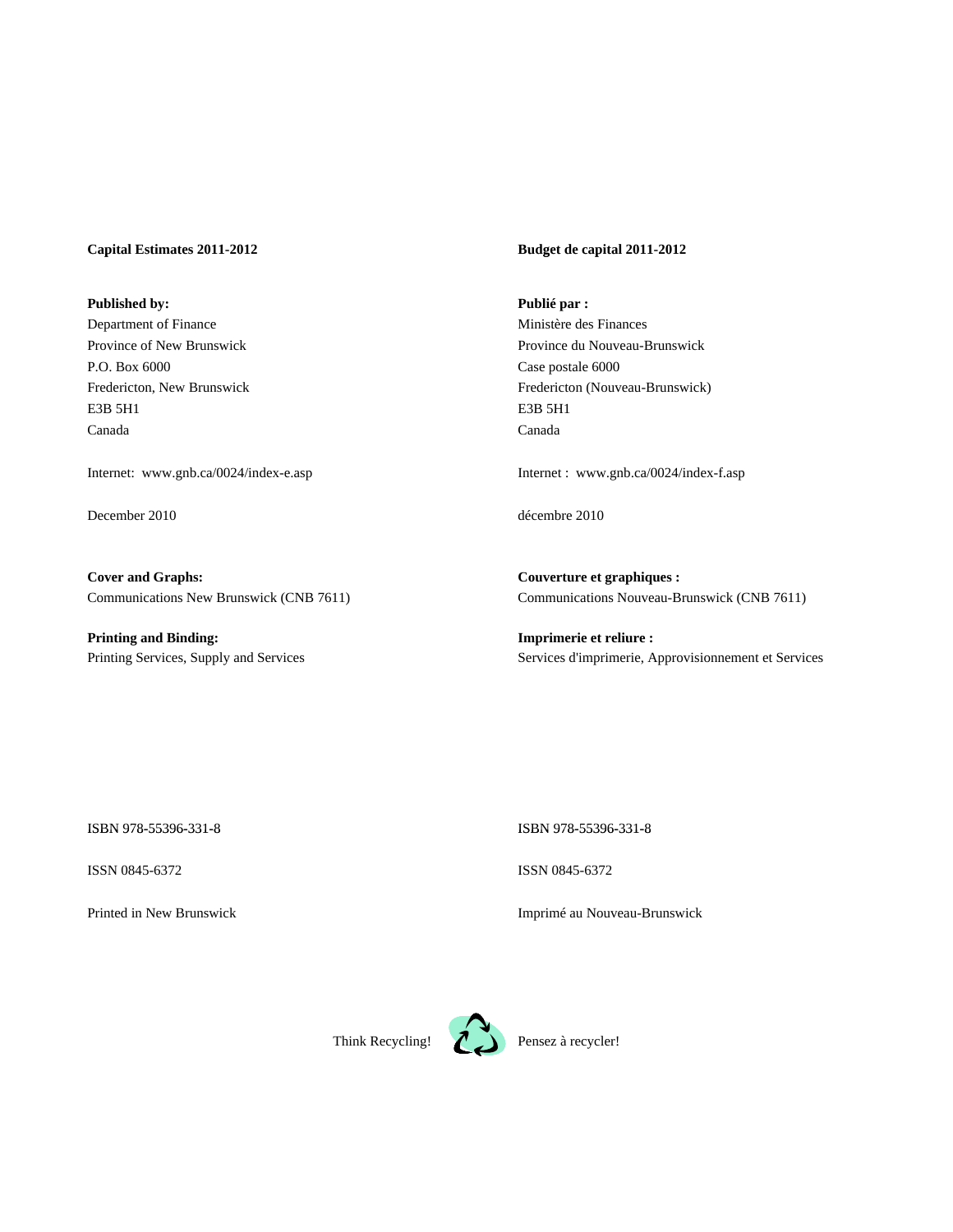#### TABLE OF CONTENTS / TABLE DES MATIÈRES

|                                                                                                                 | $\overline{1}$ |
|-----------------------------------------------------------------------------------------------------------------|----------------|
|                                                                                                                 | $\overline{2}$ |
|                                                                                                                 | $\overline{4}$ |
|                                                                                                                 | 6              |
|                                                                                                                 | 8              |
| Maritime Provinces Higher Education Commission / Commission de l'enseignement supérieur des provinces Maritimes | 10             |
|                                                                                                                 | 12             |
|                                                                                                                 | 14             |
|                                                                                                                 | 16             |
|                                                                                                                 | 18             |
|                                                                                                                 | 21             |
|                                                                                                                 | 23             |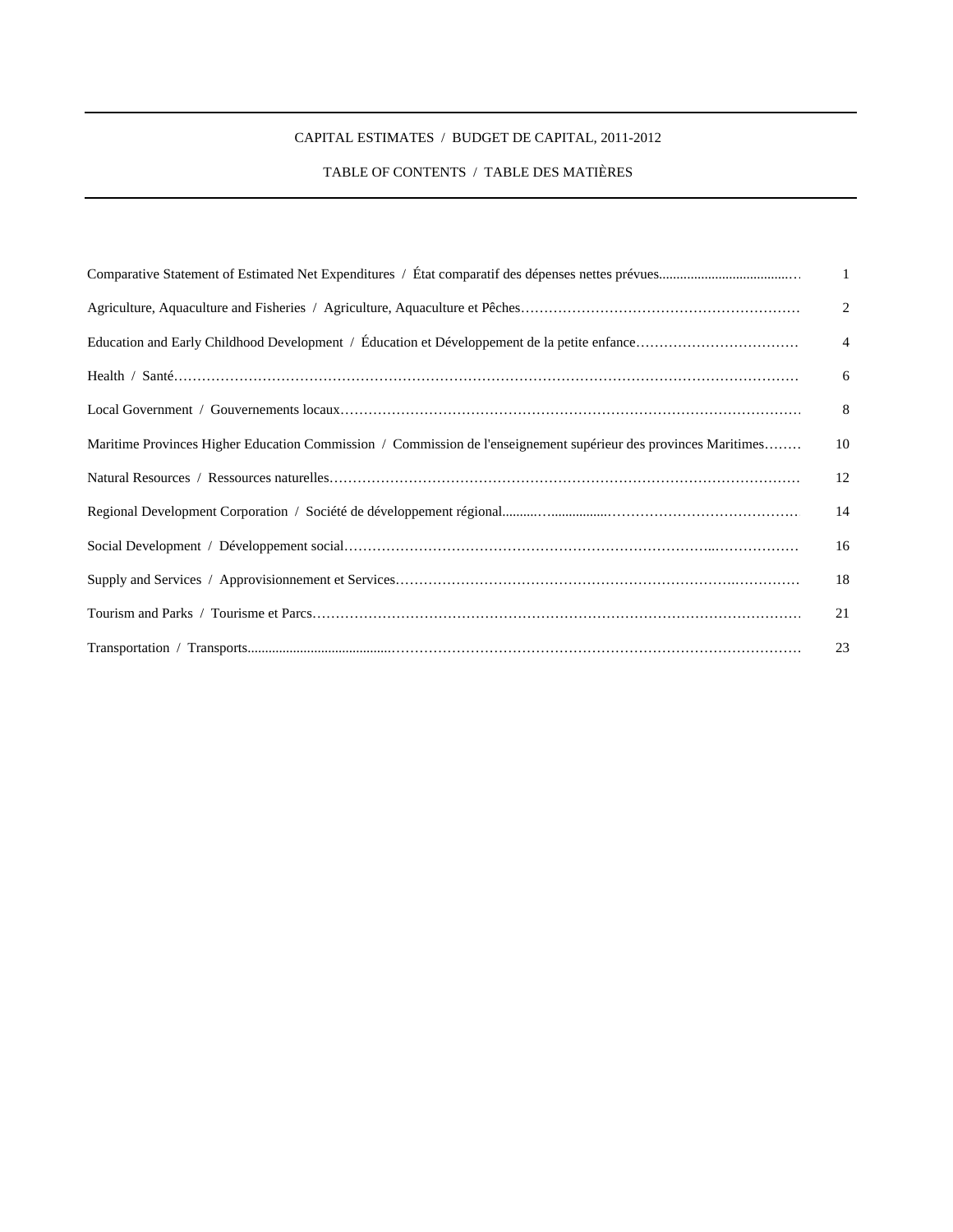#### COMPARATIVE STATEMENT OF ESTIMATED NET EXPENDITURES / ÉTAT COMPARATIF DES DÉPENSES NETTES PRÉVUES FOR THE YEAR ENDING 31 MARCH 2012 / POUR L'EXERCICE SE TERMINANT LE 31 MARS 2012 CAPITAL ACCOUNT / COMPTE DE CAPITAL

(In thousands of dollars / En milliers de dollars)

| 2010-2011<br><b>ESTIMATE</b> /<br><b>PRÉVISIONS</b> | 2010-2011<br><b>REVISED</b> /<br><b>RÉVISÉES</b> | DEPARTMENT / MINISTÈRE                                                                                             | 2011-2012<br><b>ESTIMATE</b> /<br><b>PRÉVISIONS</b> |
|-----------------------------------------------------|--------------------------------------------------|--------------------------------------------------------------------------------------------------------------------|-----------------------------------------------------|
|                                                     |                                                  | <b>CAPITAL EXPENDITURES / DÉPENSES EN CAPITAL</b>                                                                  |                                                     |
| 400                                                 | 400                                              | Agriculture, Aquaculture and Fisheries / Agriculture, Aquaculture et                                               | 400                                                 |
| 1.000                                               | 1.000                                            | Education and Early Childhood Development / Éducation et                                                           | 2,500                                               |
| 10,000                                              | 10,000                                           |                                                                                                                    | 15,000                                              |
| 500                                                 | 500                                              |                                                                                                                    | 500                                                 |
| 15,000                                              | 15,000                                           | Maritime Provinces Higher Education Commission / Commission de<br>l'enseignement supérieur des provinces Maritimes | 7,500                                               |
| 3,134                                               | 2,534                                            |                                                                                                                    | 1,370                                               |
| 29,950                                              | 29,950                                           | Regional Development Corporation / Société de développement régional                                               | 4,585                                               |
| 10,600                                              | 10.600                                           |                                                                                                                    | 4.700                                               |
| 385,589                                             | 403,626                                          | Supply and Services / Approvisionnement et Services                                                                | 242,711                                             |
| 500                                                 | 500                                              |                                                                                                                    | 500                                                 |
| 439,382                                             | 466,382                                          |                                                                                                                    | 313,150                                             |
|                                                     |                                                  | TOTAL - CAPITAL EXPENDITURES / TOTAL - DÉPENSES EN                                                                 |                                                     |
| 896,055                                             | 940,492                                          | <b>CAPITAL</b>                                                                                                     | 592,916                                             |

#### **CAPITAL RECOVERIES / RECOUVREMENTS DE CAPITAL**

| (6,600)   | (6,600)   |                                                                          | (3,090)   |
|-----------|-----------|--------------------------------------------------------------------------|-----------|
| (6,275)   | (7, 975)  | Supply and Services / Approvision nemeter of Services                    | (1,344)   |
| (53,802)  | (54,047)  |                                                                          | (44, 961) |
| (66, 677) | (68, 622) | TOTAL - CAPITAL RECOVERIES / TOTAL - RECOUVREMENTS<br>DE CAPITAL         | (49,395)  |
| 829,378   | 871.870   | TOTAL - NET CAPITAL EXPENDITURES / TOTAL - NETTE DES<br>DÉPENSES CAPITAL | 543.521   |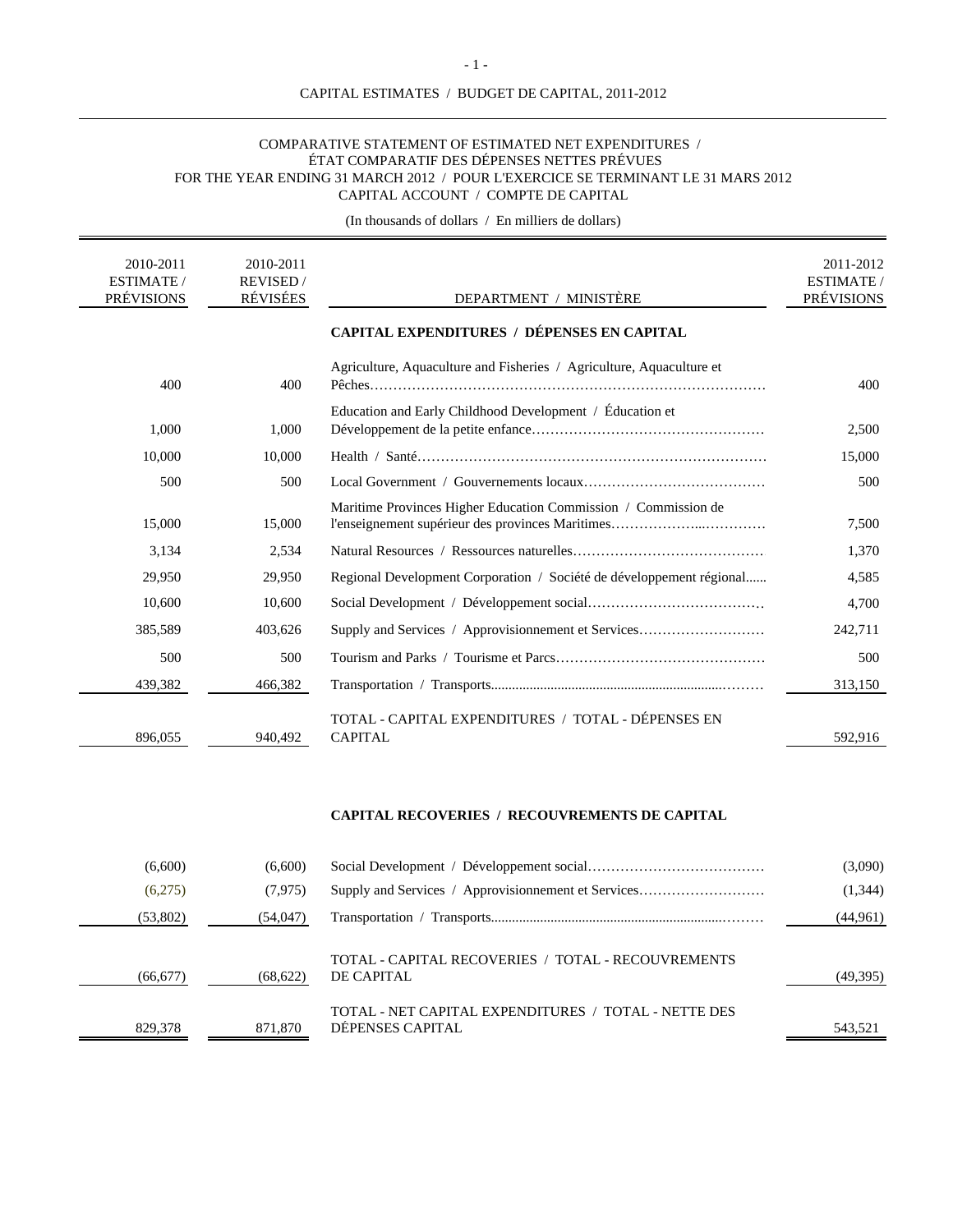## COMPARATIVE STATEMENT OF ESTIMATED EXPENDITURES / ÉTAT COMPARATIF DES DÉPENSES PRÉVUES **DEPARTMENT OF AGRICULTURE, AQUACULTURE AND FISHERIES / MINISTÈRE DE L'AGRICULTURE, DE L'AQUACULTURE ET DES PÊCHES**

| 2010-2011<br><b>ESTIMATE</b> /<br><b>PRÉVISIONS</b> | 2010-2011<br><b>REVISED</b><br><b>RÉVISÉES</b> | PROGRAM / PROGRAMME | 2011-2012<br><b>ESTIMATE</b> /<br><b>PRÉVISIONS</b> |
|-----------------------------------------------------|------------------------------------------------|---------------------|-----------------------------------------------------|
| 400                                                 | 400                                            |                     | 400                                                 |
| 400                                                 | 400                                            | TOTAL.              | 400                                                 |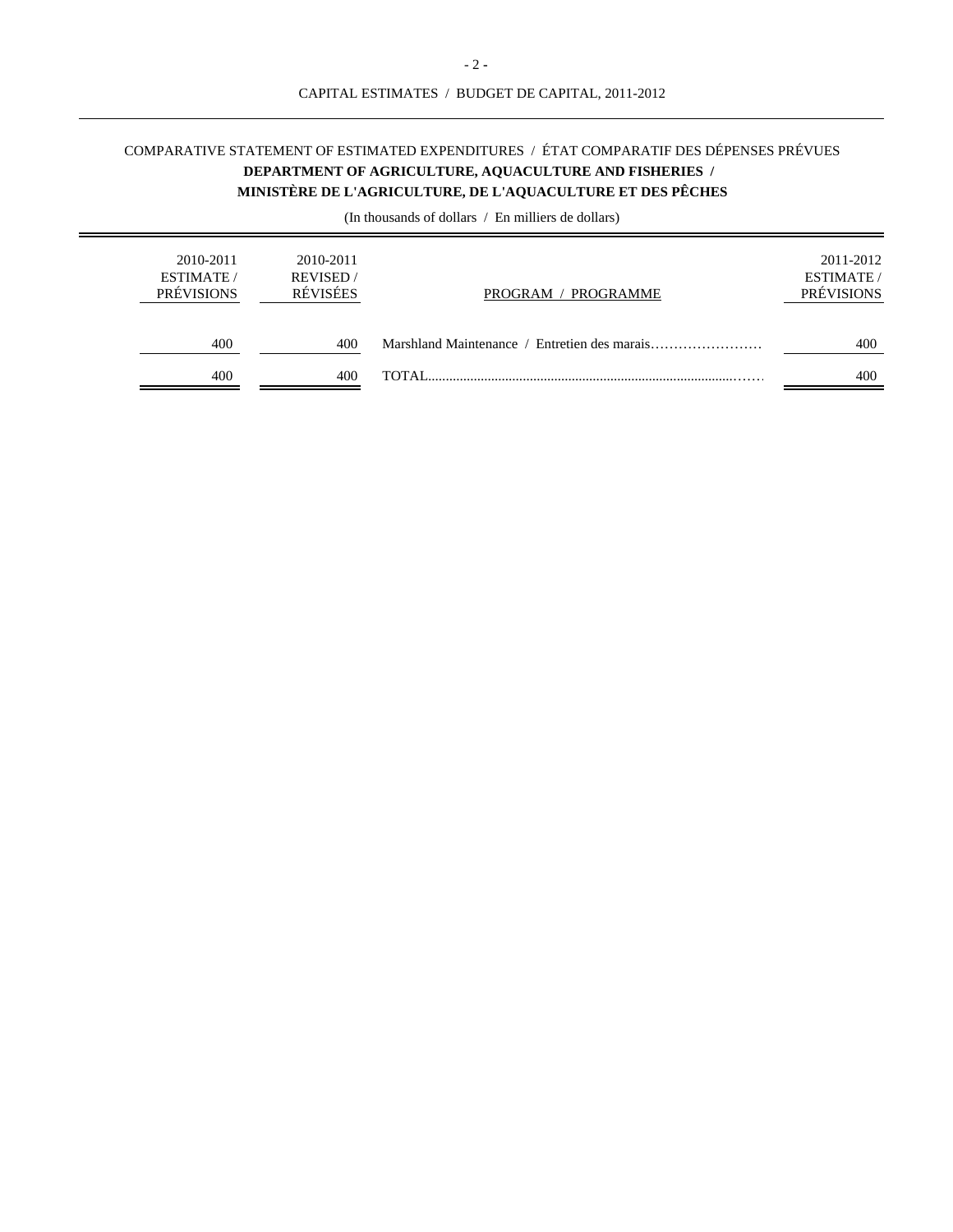# PROGRAM ESTIMATES / PRÉVISIONS BUDGÉTAIRES PAR PROGRAMME MINISTÈRE DE L'AGRICULTURE, DE L'AQUACULTURE ET DES PÊCHES DEPARTMENT OF AGRICULTURE, AQUACULTURE AND FISHERIES /

| <b>MARSHLAND MAINTENANCE</b>                                                                                                                                 |     | <b>ENTRETIEN DES MARAIS</b>                                                                                                                                         |
|--------------------------------------------------------------------------------------------------------------------------------------------------------------|-----|---------------------------------------------------------------------------------------------------------------------------------------------------------------------|
| PROGRAM OBJECTIVES                                                                                                                                           |     | <b>OBJECTIFS DU PROGRAMME</b>                                                                                                                                       |
| On-going maintenance of water control<br>infrastructures located throughout fifteen<br>thousand hectares in the southeast<br>coastal region of the province. |     | Entretien continu des infrastructures de régulation<br>des eaux réparties sur une superficie cotière de<br>quinze mille hectares dans le Sud-Est de la<br>province. |
| TOTAL.                                                                                                                                                       | 400 |                                                                                                                                                                     |
| TOTAL - TO BE VOTED                                                                                                                                          | 400 | TOTAL - À VOTER                                                                                                                                                     |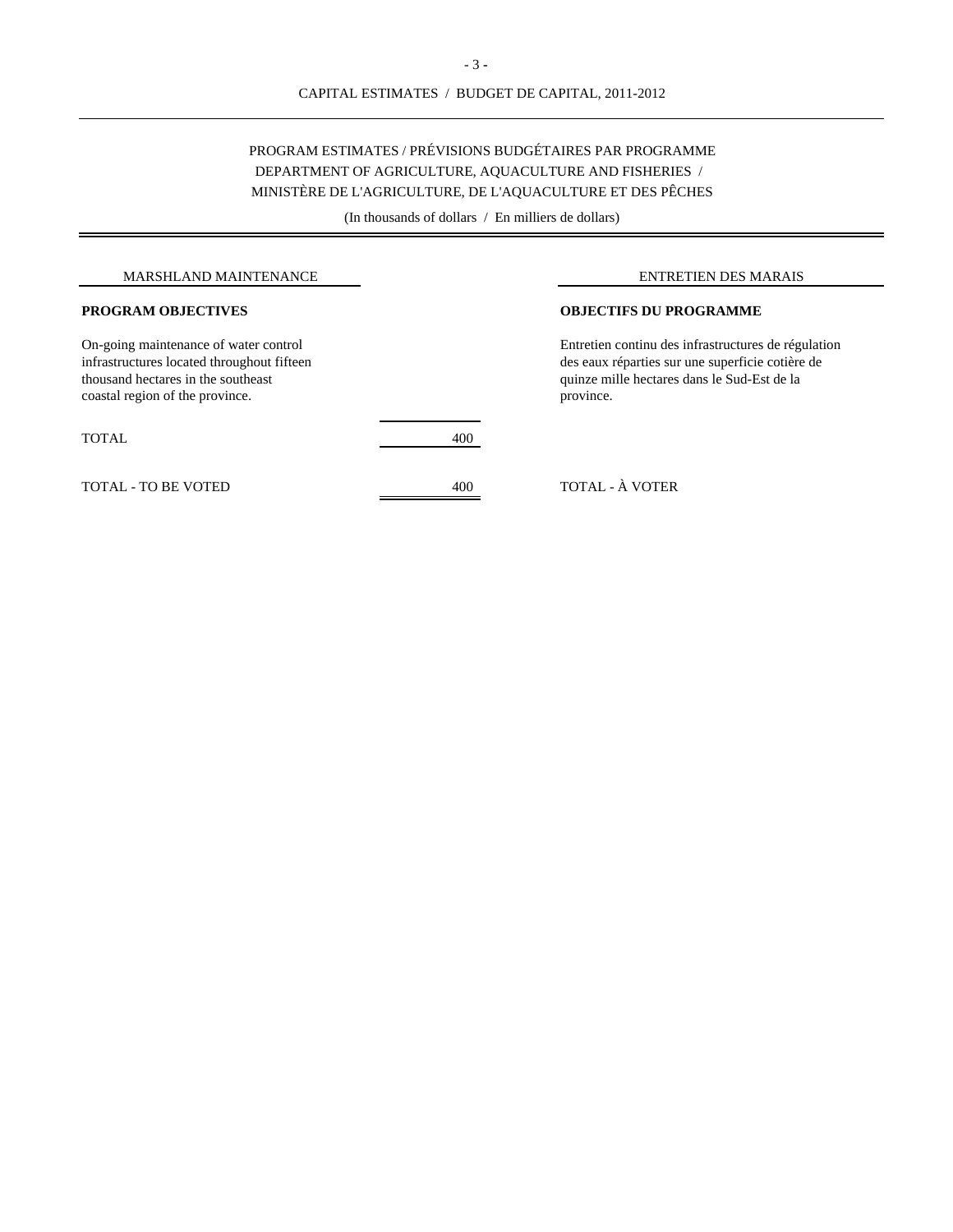## COMPARATIVE STATEMENT OF ESTIMATED EXPENDITURES / ÉTAT COMPARATIF DES DÉPENSES PRÉVUES **DEPARTMENT OF EDUCATION AND EARLY CHILDHOOD DEVELOPMENT / MINISTÈRE DE L'ÉDUCATION ET DU DÉVELOPPEMENT DE LA PETITE ENFANCE**

| 2010-2011<br><b>ESTIMATE</b> /<br><b>PRÉVISIONS</b> | 2010-2011<br><b>REVISED</b> /<br><b>RÉVISÉES</b> | PROGRAM / PROGRAMME                                     | 2011-2012<br><b>ESTIMATE</b><br><b>PRÉVISIONS</b> |
|-----------------------------------------------------|--------------------------------------------------|---------------------------------------------------------|---------------------------------------------------|
| 1.000                                               | 1,000                                            | Public Schools - Capital Equipment / Écoles publiques - | 2,500                                             |
| 1.000                                               | 1.000                                            | <b>TOTAL</b>                                            | 2.500                                             |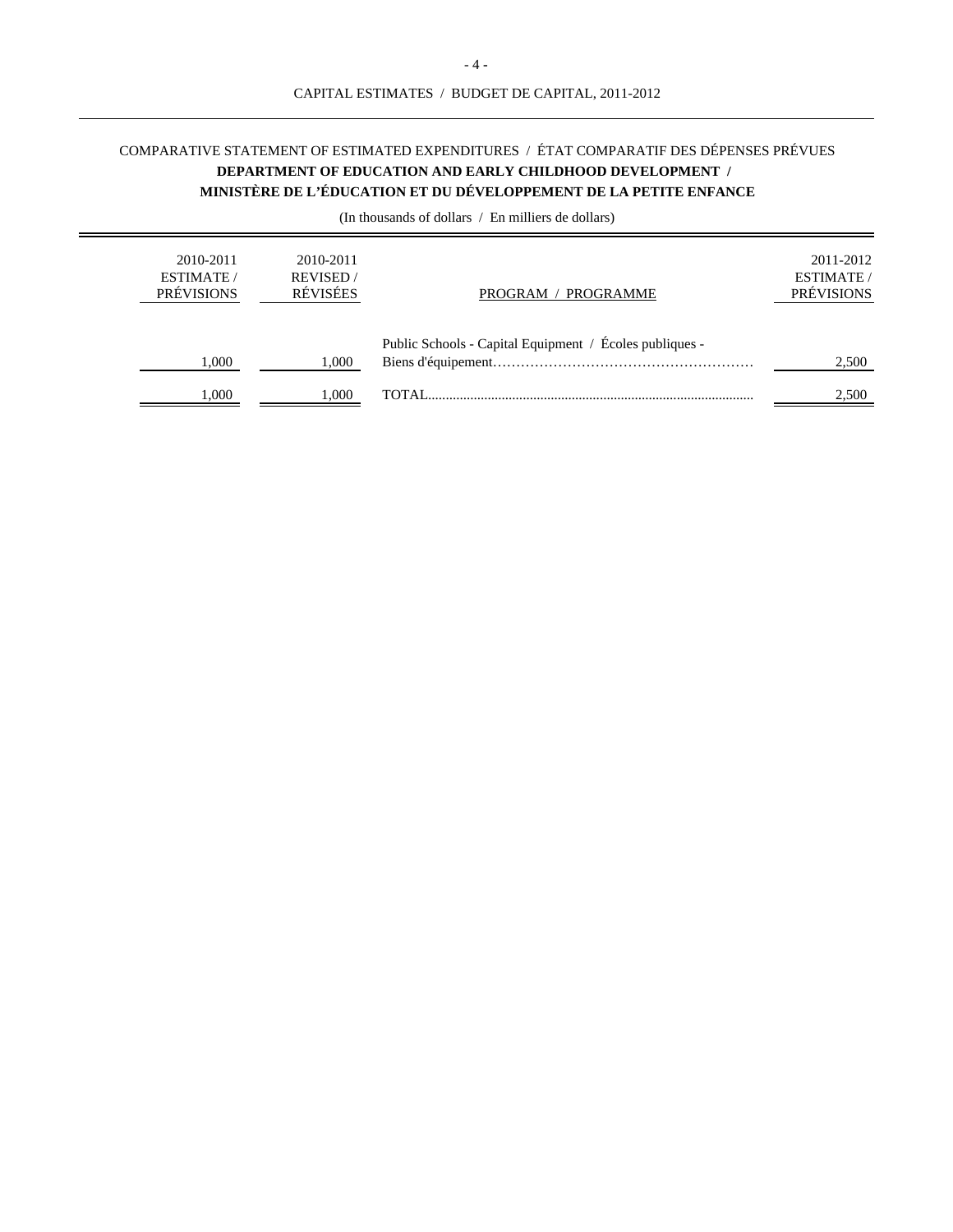## PROGRAM ESTIMATES / PRÉVISIONS BUDGÉTAIRES PAR PROGRAMME DEPARTMENT OF EDUCATION AND EARLY CHILDHOOD DEVELOPMENT / MINISTÈRE DE L'ÉDUCATION ET DU DÉVELOPPEMENT DE LA PETITE ENFANCE

| PUBLIC SCHOOLS - CAPITAL<br><b>EQUIPMENT</b>                          |       | ÉCOLES PUBLIQUES - BIENS D'ÉQUIPEMENT                                             |
|-----------------------------------------------------------------------|-------|-----------------------------------------------------------------------------------|
| <b>PROGRAM OBJECTIVES</b>                                             |       | <b>OBJECTIFS DU PROGRAMME</b>                                                     |
| To equip schools in concert with the capital<br>construction program. |       | Équiper les écoles en fonction du programme de<br>construction d'immobilisations. |
| TOTAL                                                                 | 2.500 | <b>TOTAL</b>                                                                      |
| <b>TOTAL - TO BE VOTED</b>                                            | 2.500 | TOTAL - À VOTER                                                                   |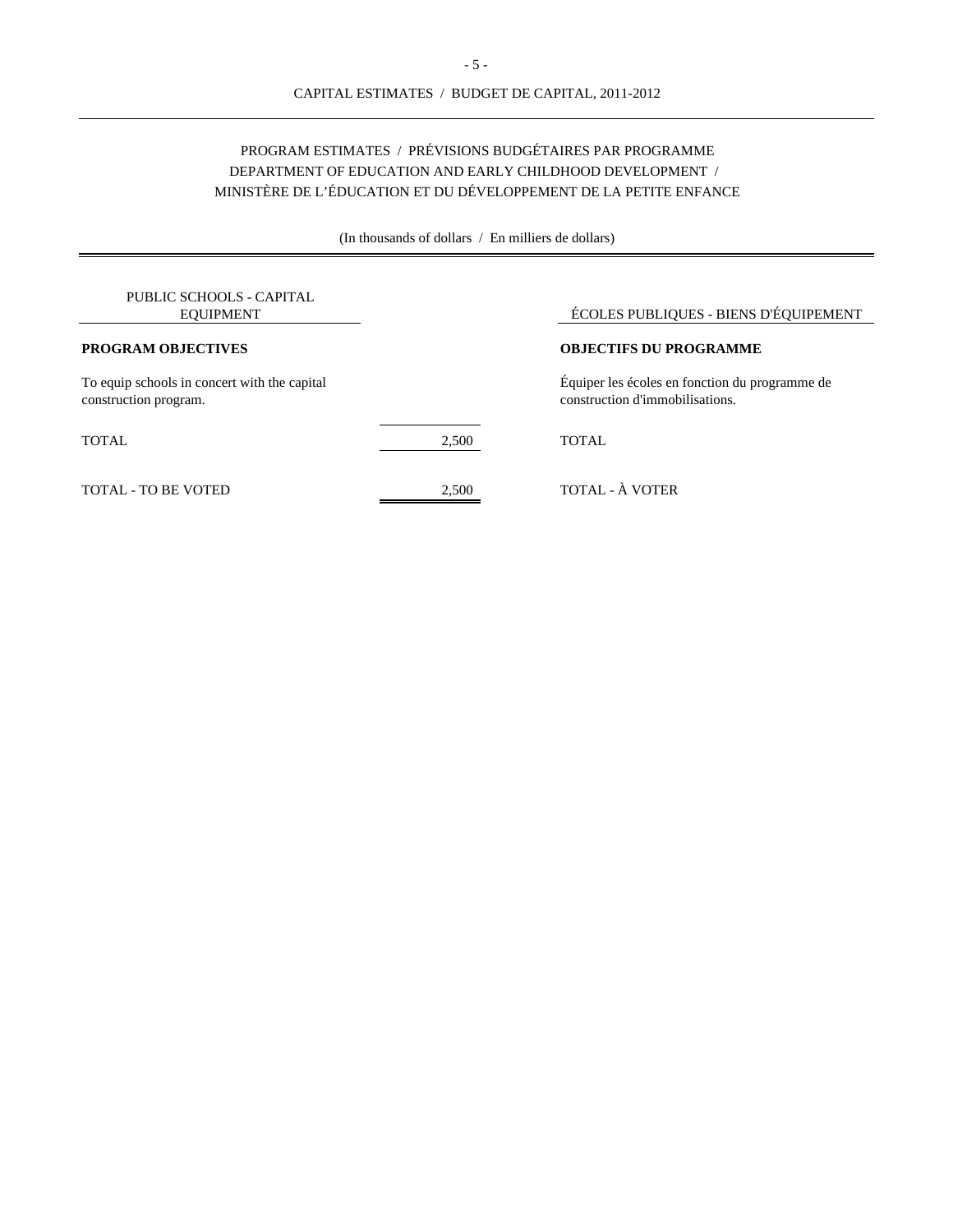# COMPARATIVE STATEMENT OF ESTIMATED EXPENDITURES / ÉTAT COMPARATIF DES DÉPENSES PRÉVUES **DEPARTMENT OF HEALTH / MINISTÈRE DE LA SANTÉ**

| 2010-2011<br><b>ESTIMATE</b> /<br><b>PRÉVISIONS</b> | 2010-2011<br><b>REVISED</b><br><b>RÉVISÉES</b> | PROGRAM / PROGRAMME                                       | 2011-2012<br><b>ESTIMATE</b><br><b>PRÉVISIONS</b> |
|-----------------------------------------------------|------------------------------------------------|-----------------------------------------------------------|---------------------------------------------------|
| 10.000                                              | 10,000                                         | Public Hospitals - Capital Equipment / Hôpitaux publics - | 15.000                                            |
| 10.000                                              | 10,000                                         |                                                           | 15.000                                            |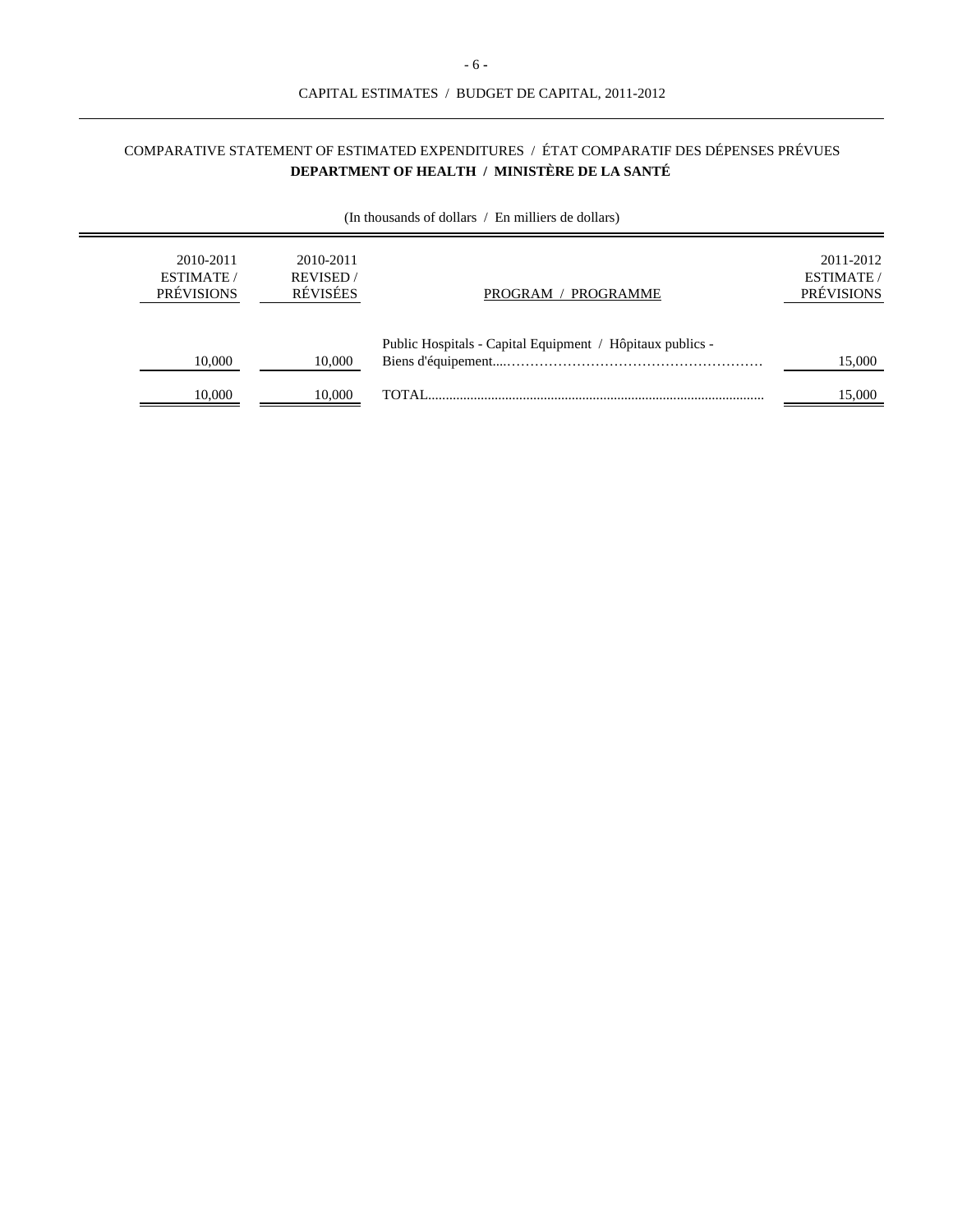# PROGRAM ESTIMATES / PRÉVISIONS BUDGÉTAIRES PAR PROGRAMME DEPARTMENT OF HEALTH / MINISTÈRE DE LA SANTÉ

| PUBLIC HOSPITALS - CAPITAL<br><b>EQUIPMENT</b>                                                                                                          |        | <b>HÔPITAUX PUBLICS - BIENS</b><br><b>D'ÉQUIPEMENT</b>                                                                                                       |
|---------------------------------------------------------------------------------------------------------------------------------------------------------|--------|--------------------------------------------------------------------------------------------------------------------------------------------------------------|
| PROGRAM OBJECTIVES                                                                                                                                      |        | <b>OBJECTIFS DU PROGRAMME</b>                                                                                                                                |
| To equip hospitals in concert with the hospital<br>construction program and fund replacement<br>equipment valued in excess of five<br>thousand dollars. |        | Équiper les hôpitaux en fonction du programme de<br>construction d'hôpitaux et financer l'équipement de<br>remplacement évalué à plus de cinq mille dollars. |
| TOTAL.                                                                                                                                                  | 15,000 | TOTAL                                                                                                                                                        |
| TOTAL - TO BE VOTED                                                                                                                                     | 15,000 | TOTAL - À VOTER                                                                                                                                              |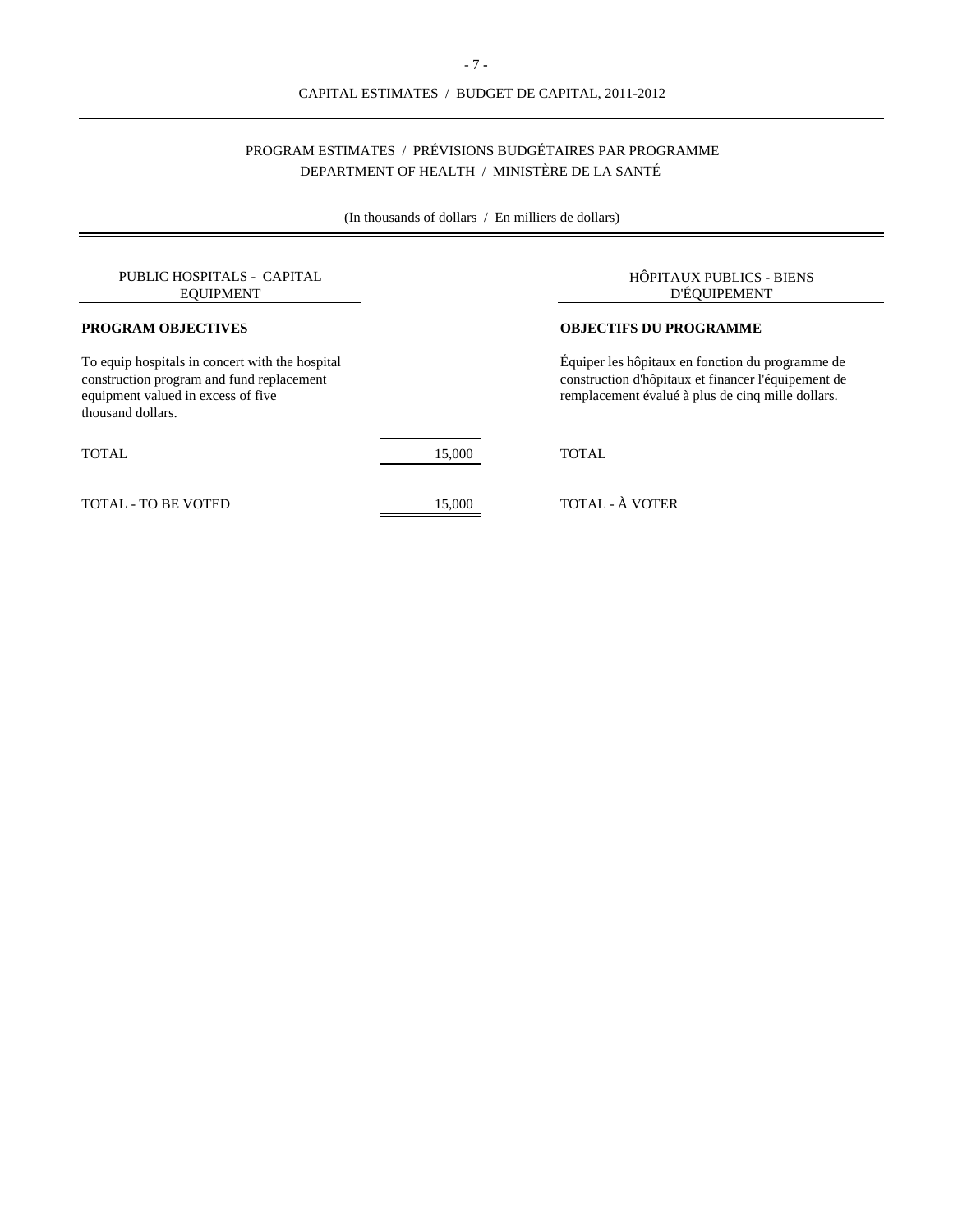# COMPARATIVE STATEMENT OF ESTIMATED EXPENDITURES / ÉTAT COMPARATIF DES DÉPENSES PRÉVUES **DEPARTMENT OF LOCAL GOVERNMENT / MINISTÈRE DES GOUVERNEMENTS LOCAUX**

| 2010-2011<br><b>ESTIMATE</b> /<br><b>PRÉVISIONS</b> | 2010-2011<br><b>REVISED</b> /<br><b>RÉVISÉES</b> | PROGRAM / PROGRAMME                                    | 2011-2012<br><b>ESTIMATE</b><br><b>PRÉVISIONS</b> |
|-----------------------------------------------------|--------------------------------------------------|--------------------------------------------------------|---------------------------------------------------|
| 500                                                 | 500                                              | Local Service Districts / Districts de services locaux | 500                                               |
| 500                                                 | 500                                              | TOTAL.                                                 | 500                                               |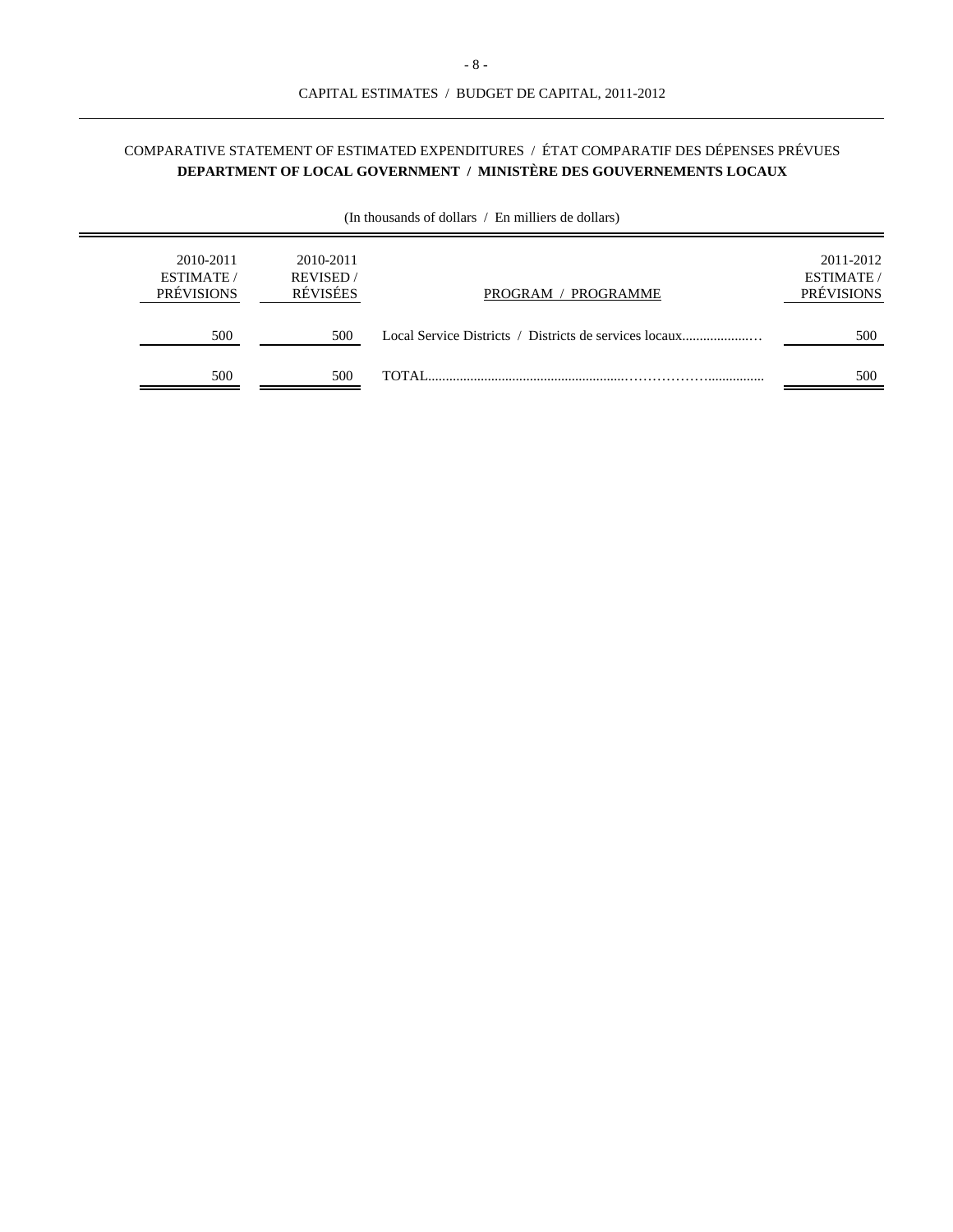# PROGRAM ESTIMATES / PRÉVISIONS BUDGÉTAIRES PAR PROGRAMME DEPARTMENT OF LOCAL GOVERNMENT / MINISTÈRE DES GOUVERNEMENTS LOCAUX

| <b>LOCAL SERVICE DISTRICTS</b>                                                                                                                                                                       |     | DISTRICTS DE SERVICES LOCAUX                                                                                                                                                                                     |
|------------------------------------------------------------------------------------------------------------------------------------------------------------------------------------------------------|-----|------------------------------------------------------------------------------------------------------------------------------------------------------------------------------------------------------------------|
| <b>PROGRAM OBJECTIVES</b>                                                                                                                                                                            |     | <b>OBJECTIFS DU PROGRAMME</b>                                                                                                                                                                                    |
| To assist local service districts in the purchase<br>of emergency equipment and maintenance of<br>fire halls as well as construction and repairs for<br>community centers and recreation facilities. |     | Aider les districts de services locaux à se procurer<br>de l'équipement d'urgence, à maintenir les postes<br>d'incendie et à construire et réparer les centres<br>communautaires et les installations de loisir. |
| TOTAL.                                                                                                                                                                                               | 500 | <b>TOTAL</b>                                                                                                                                                                                                     |
| TOTAL - TO BE VOTED                                                                                                                                                                                  | 500 | TOTAL - À VOTER                                                                                                                                                                                                  |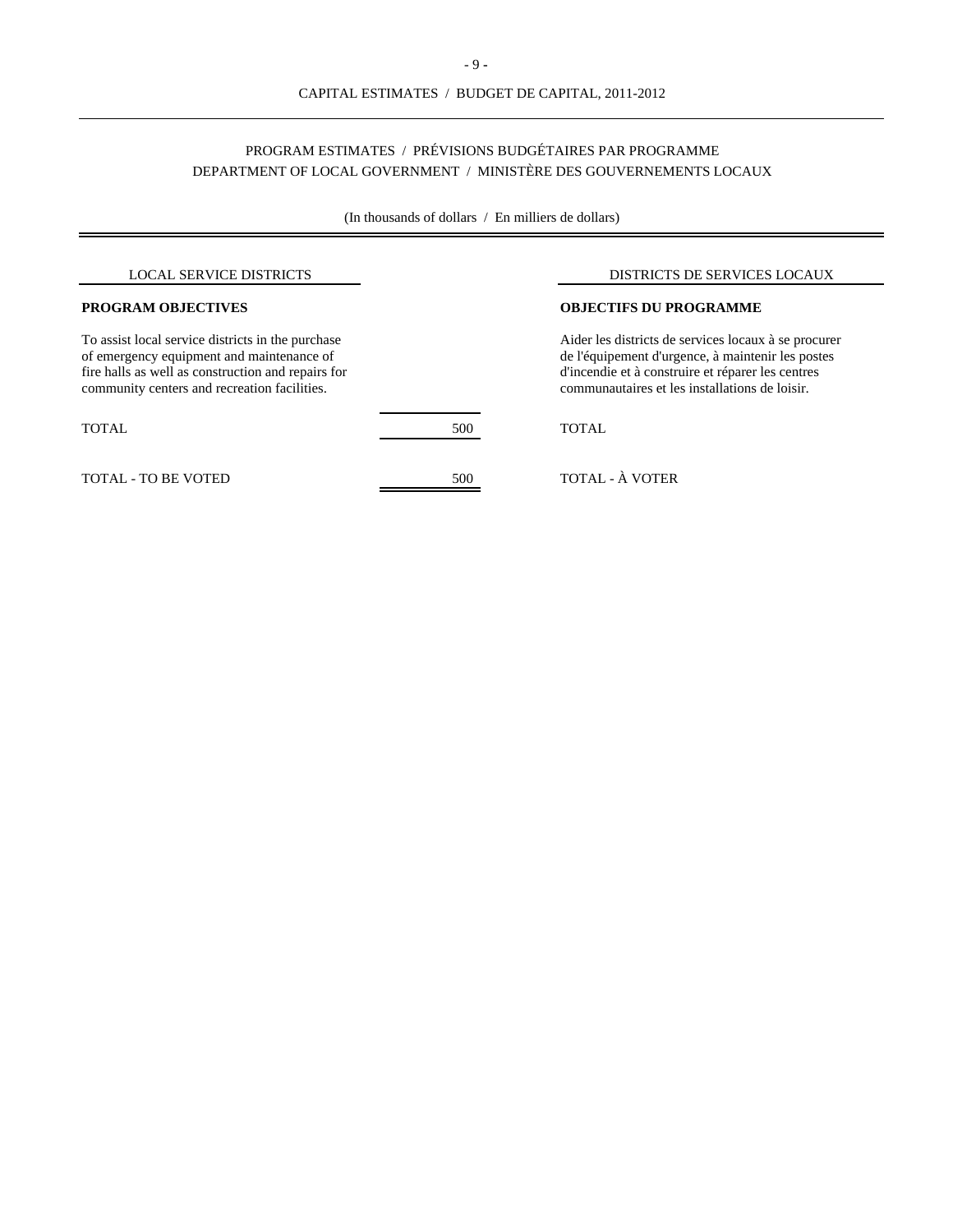## COMPARATIVE STATEMENT OF ESTIMATED EXPENDITURES / ÉTAT COMPARATIF DES DÉPENSES PRÉVUES **MARITIME PROVINCES HIGHER EDUCATION COMMISSION / COMMISSION DE L'ENSEIGNEMENT SUPÉRIEUR DES PROVINCES MARITIMES**

| 2010-2011<br><b>ESTIMATE</b> /<br><b>PRÉVISIONS</b> | 2010-2011<br><b>REVISED</b> /<br>RÉVISÉES | PROGRAM / PROGRAMME                                  | 2011-2012<br><b>ESTIMATE</b><br>PRÉVISIONS |
|-----------------------------------------------------|-------------------------------------------|------------------------------------------------------|--------------------------------------------|
| 15,000                                              | 15,000                                    | Deferred Maintenance Program / Programme d'entretien | 7.500                                      |
| 15,000                                              | 15,000                                    |                                                      | 7,500                                      |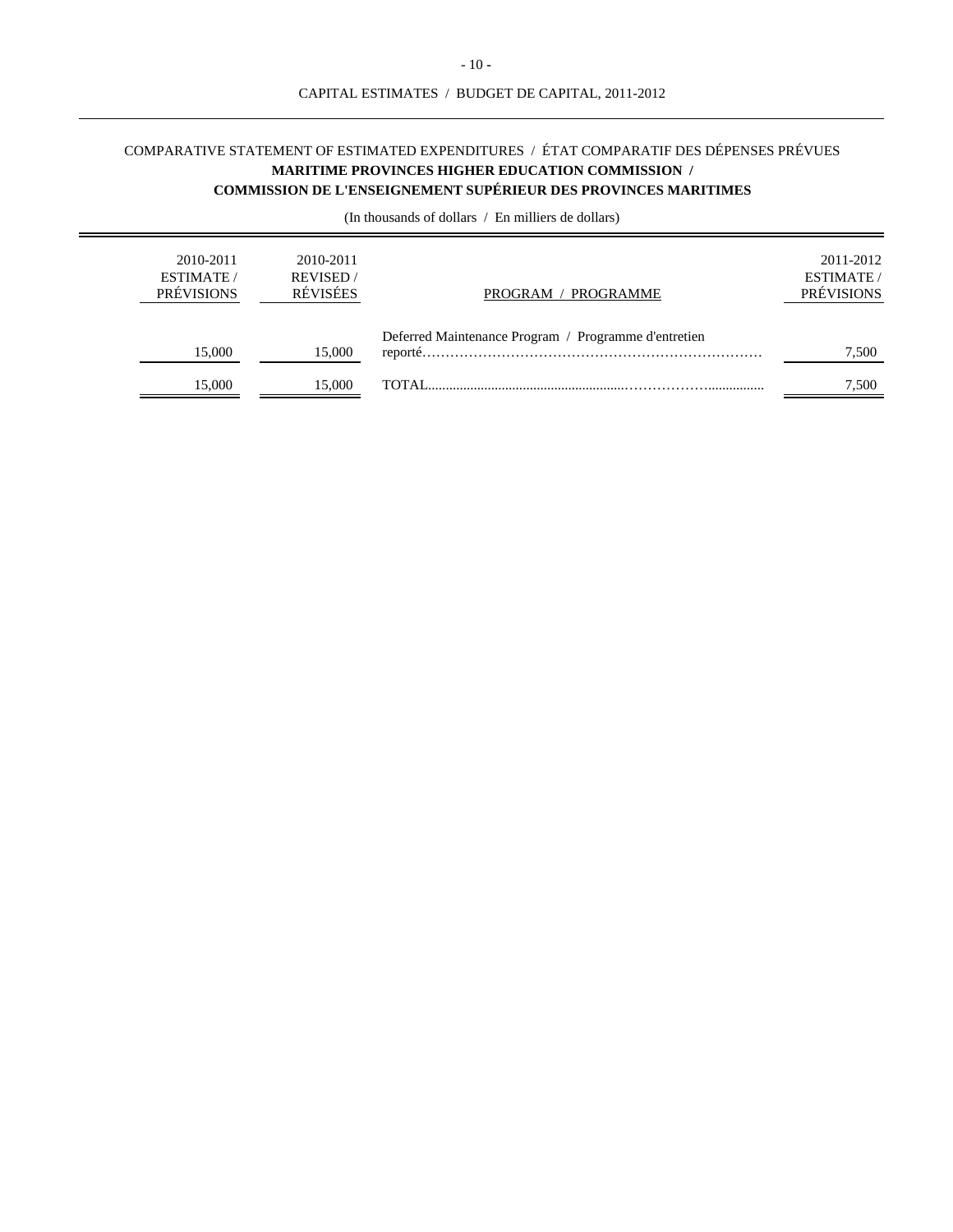## PROGRAM ESTIMATES / PRÉVISIONS BUDGÉTAIRES PAR PROGRAMME MARITIME PROVINCES HIGHER EDUCATION COMMISSION / COMMISSION DE L'ENSEIGNEMENT SUPÉRIEUR DES PROVINCES MARITIMES

| DEFERRED MAINTENANCE PROGRAM                                                               |       | PROGRAMME D'ENTRETIEN REPORTÉ                                                                                             |  |
|--------------------------------------------------------------------------------------------|-------|---------------------------------------------------------------------------------------------------------------------------|--|
| PROGRAM OBJECTIVES                                                                         |       | <b>OBJECTIFS DU PROGRAMME</b>                                                                                             |  |
| Provides funding for capital maintenance<br>improvements to New Brunswick<br>universities. |       | Fournir un financement pour l'amélioration de<br>l'entretien des immobilisations aux universités<br>du Nouveau-Brunswick. |  |
| TOTAL                                                                                      | 7,500 | TOTAL                                                                                                                     |  |
| TOTAL - TO BE VOTED                                                                        | 7,500 | TOTAL - À VOTER                                                                                                           |  |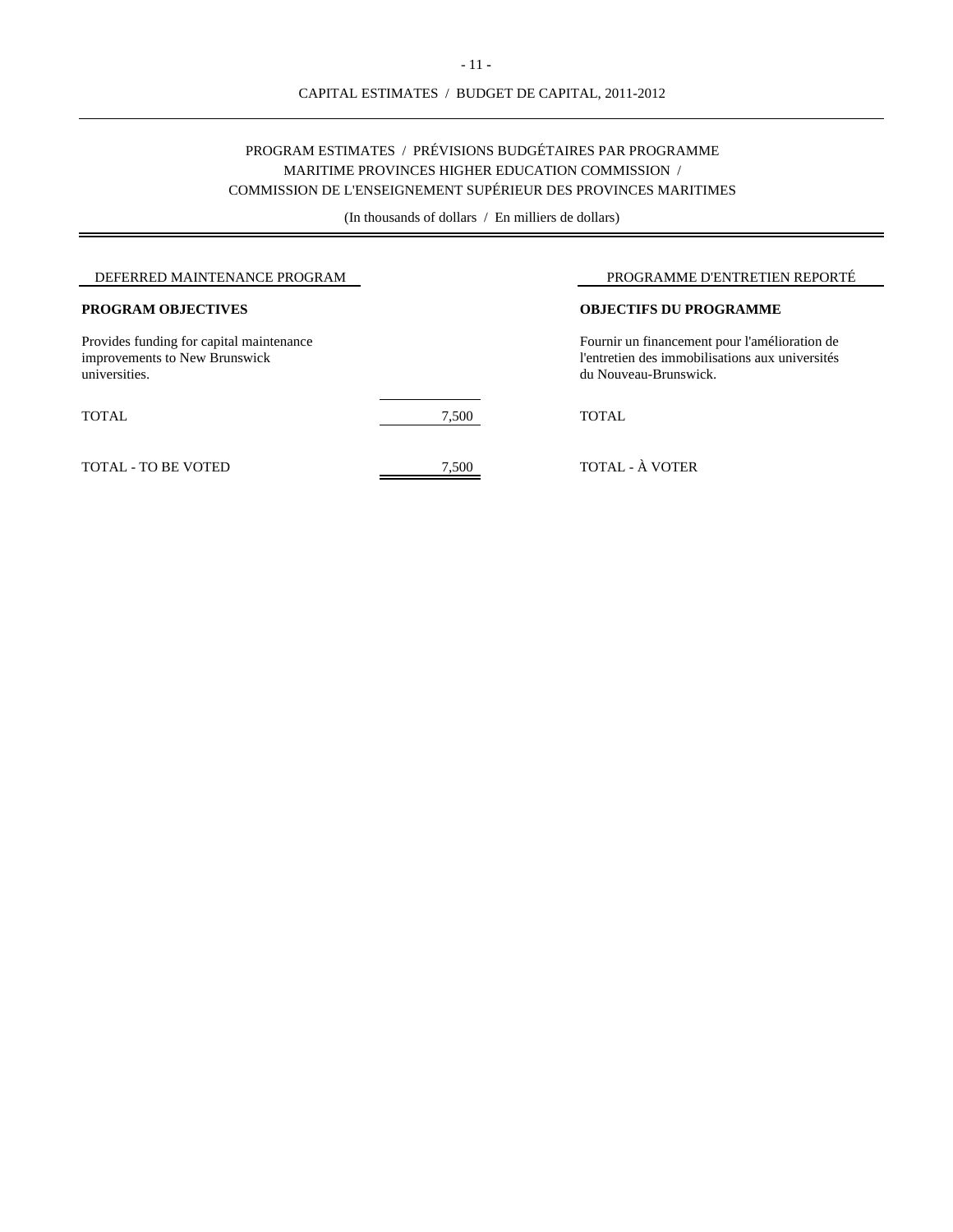# COMPARATIVE STATEMENT OF ESTIMATED EXPENDITURES / ÉTAT COMPARATIF DES DÉPENSES PRÉVUES **DEPARTMENT OF NATURAL RESOURCES / MINISTÈRE DES RESSOURCES NATURELLES**

| (In thousands of dollars / En milliers de dollars)  |                                           |                                                                                                                        |                                                     |
|-----------------------------------------------------|-------------------------------------------|------------------------------------------------------------------------------------------------------------------------|-----------------------------------------------------|
| 2010-2011<br><b>ESTIMATE</b> /<br><b>PRÉVISIONS</b> | 2010-2011<br><b>REVISED</b> /<br>RÉVISÉES | PROGRAM / PROGRAMME                                                                                                    | 2011-2012<br><b>ESTIMATE</b> /<br><b>PRÉVISIONS</b> |
| 1,254                                               | 654                                       | Musquash Watershed Infrastructure - Capital Improvements /<br>Bassin hydrographique Musquash - Améliorations des biens | 1,060                                               |
| 1.880                                               | 1.880                                     | Sentier NB Trail Infrastructure / Infrastructure du                                                                    | 310                                                 |
| 3,134                                               | 2,534                                     | TOTAL.                                                                                                                 | 1,370                                               |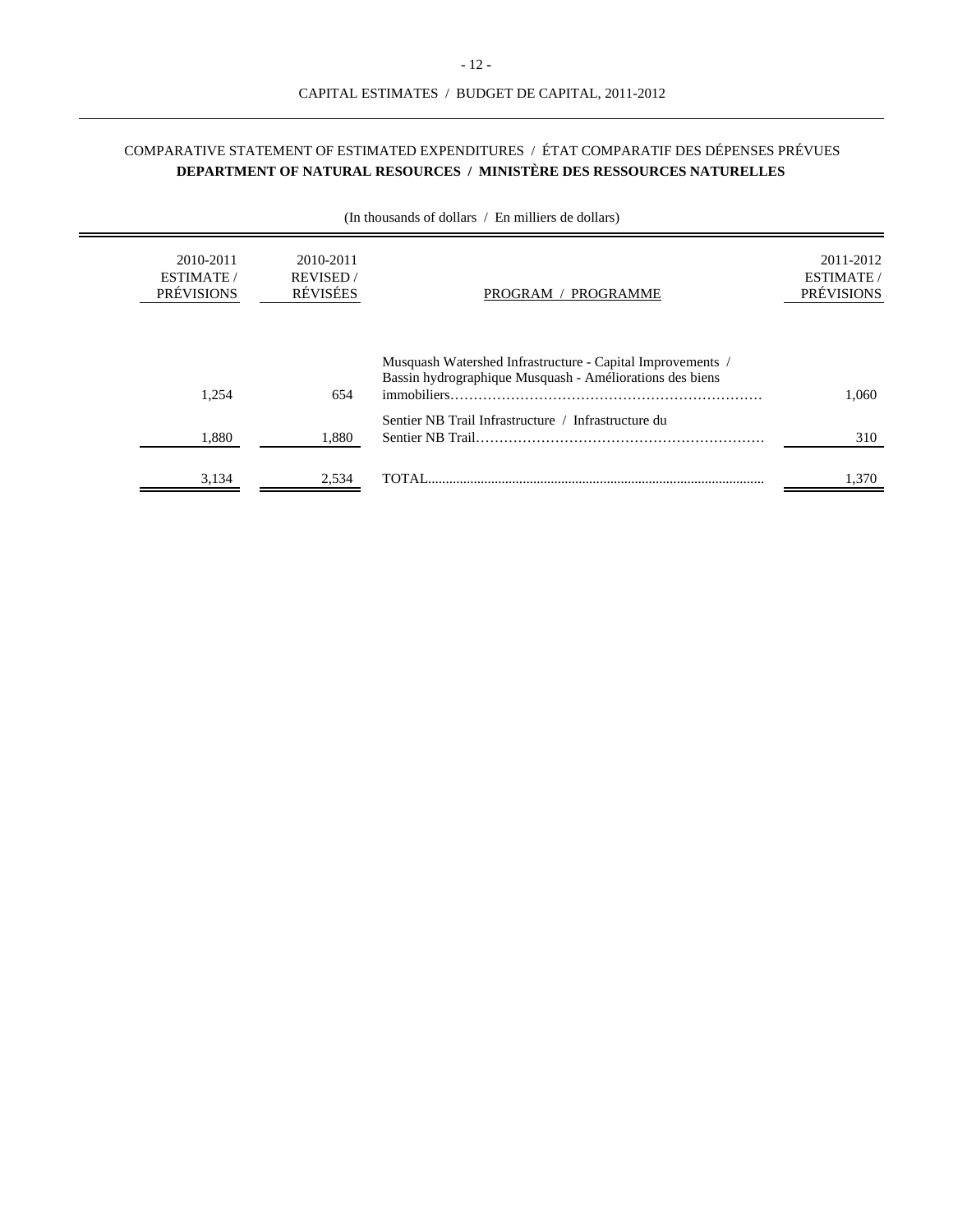# PROGRAM ESTIMATES / PRÉVISIONS BUDGÉTAIRES PAR PROGRAMME DEPARTMENT OF NATURAL RESOURCES / MINISTÈRE DES RESSOURCES NATURELLES

| (In thousands of dollars / En milliers de dollars)                           |       |                                                                                   |  |  |
|------------------------------------------------------------------------------|-------|-----------------------------------------------------------------------------------|--|--|
| <b>MUSQUASH WATERSHED</b><br><b>INFRASTRUCTURE -</b><br>CAPITAL IMPROVEMENTS |       | BASSIN HYDROGRAPHIQUE MUSQUASH -<br>AMÉLIORATIONS DES BIENS<br><b>IMMOBILIERS</b> |  |  |
| PROGRAM OBJECTIVES                                                           |       | <b>OBJECTIFS DU PROGRAMME</b>                                                     |  |  |
| To provide for the betterment of the Musquash<br>Watershed Infrastructures.  |       | Améliorer les infrastructures du bassin<br>hydrographique Musquash.               |  |  |
| <b>TOTAL</b>                                                                 | 1,060 | <b>TOTAL</b>                                                                      |  |  |
| <b>SENTIER NB TRAIL INFRASTRUCTURE</b>                                       |       | <b>INFRASTRUCTURE DU SENTIER NB TRAIL</b>                                         |  |  |
| <b>PROGRAM OBJECTIVES</b>                                                    |       | <b>OBJECTIFS DU PROGRAMME</b>                                                     |  |  |
| To provide for major repairs of Sentier NB<br>Trail.                         |       | Réparations majeures du Sentier NB Trail.                                         |  |  |
| <b>TOTAL</b>                                                                 | 310   | <b>TOTAL</b>                                                                      |  |  |
| <b>TOTAL - TO BE VOTED</b>                                                   | 1,370 | TOTAL - À VOTER                                                                   |  |  |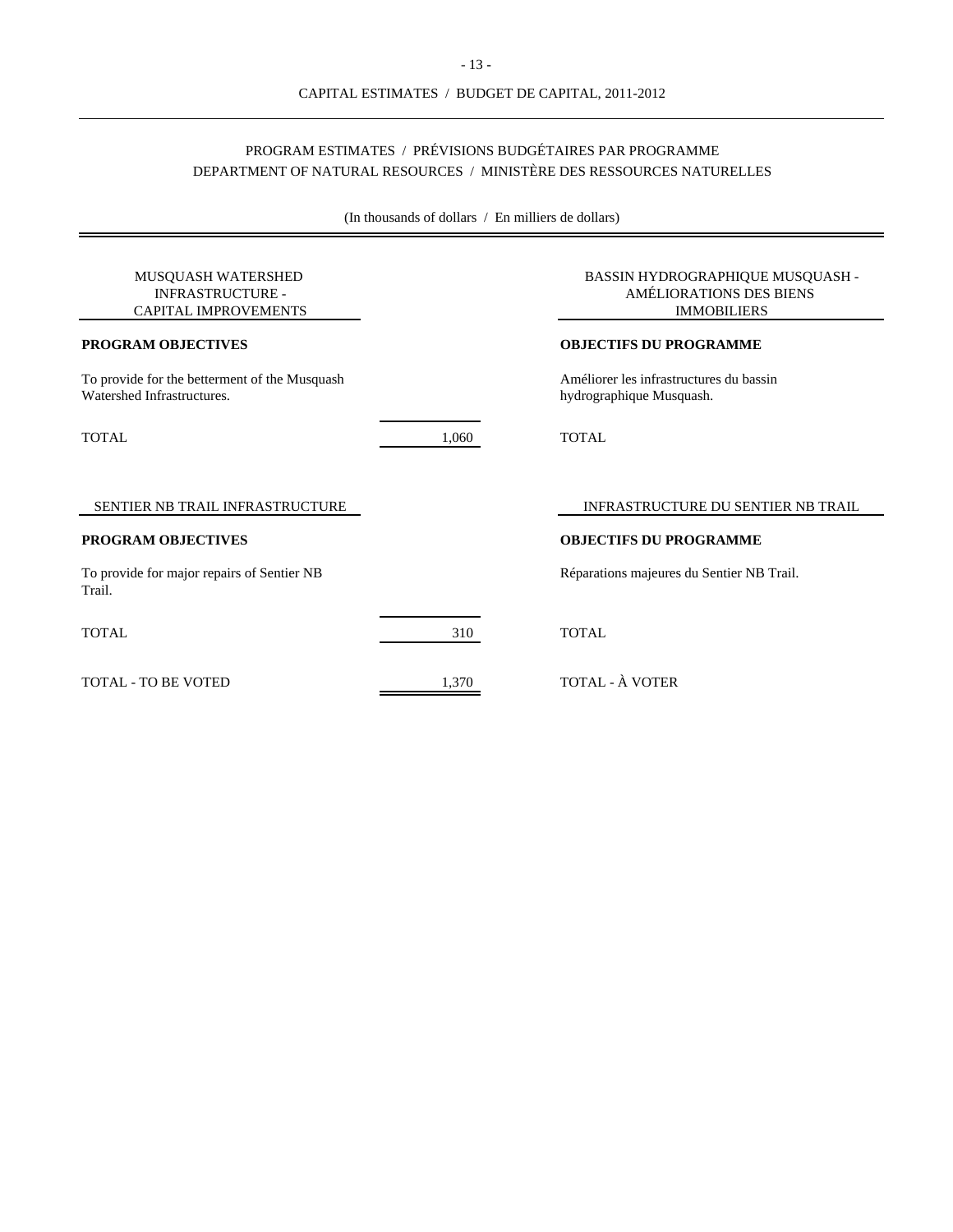# COMPARATIVE STATEMENT OF ESTIMATED EXPENDITURES / ÉTAT COMPARATIF DES DÉPENSES PRÉVUES **REGIONAL DEVELOPMENT CORPORATION / SOCIÉTÉ DE DÉVELOPPEMENT RÉGIONAL**

| 2010-2011<br><b>ESTIMATE</b> /<br><b>PRÉVISIONS</b> |        | 2010-2011<br><b>REVISED</b> /<br>RÉVISÉES | PROGRAMME<br>PROGRAM /                                                                                                                                                                       | 2011-2012<br>ESTIMATE /<br><b>PRÉVISIONS</b> |
|-----------------------------------------------------|--------|-------------------------------------------|----------------------------------------------------------------------------------------------------------------------------------------------------------------------------------------------|----------------------------------------------|
|                                                     | 20.350 | 18.830                                    | Canada - New Brunswick Building Canada Fund - Communities<br>Component / Canada - Nouveau-Brunswick Fonds chantiers                                                                          | 4.585                                        |
|                                                     | 9,600  | 11,120                                    | Canada - New Brunswick Building Canada Fund - Communities<br>Component Top-up / Canada - Nouveau-Brunswick Fonds<br>chantiers Canada - Financement complémentaire du volet<br>collectivités. | 0                                            |
|                                                     | 29,950 | 29,950                                    |                                                                                                                                                                                              | 4,585                                        |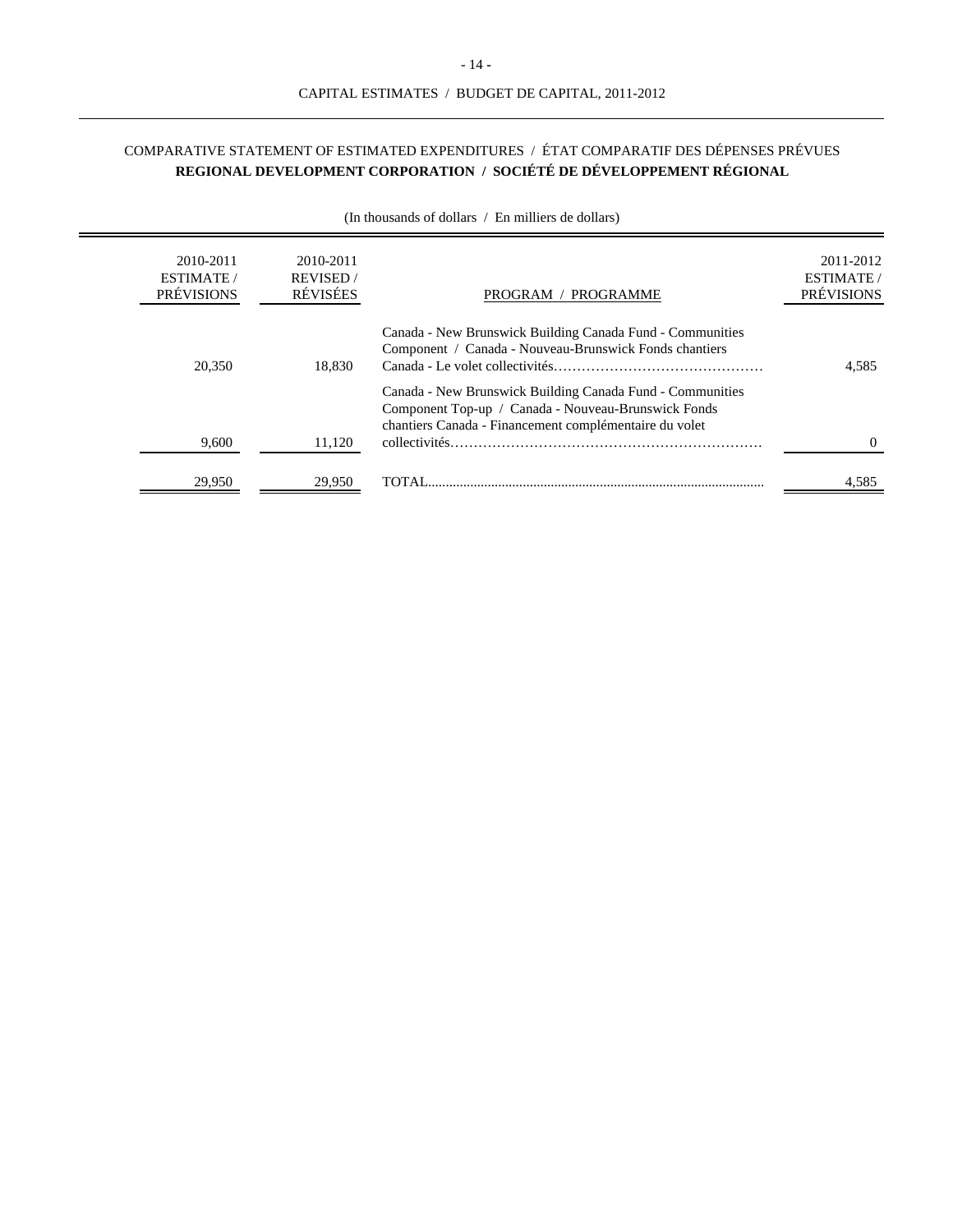# REGIONAL DEVELOPMENT CORPORATION / SOCIÉTÉ DE DÉVELOPPEMENT RÉGIONAL PROGRAM ESTIMATES / PRÉVISIONS BUDGÉTAIRES PAR PROGRAMME

| <b>CANADA - NEW BRUNSWICK</b><br>BUILDING CANADA FUND -<br><b>COMMUNITIES COMPONENT</b>                                                        |       | CANADA - NOUVEAU-BRUNSWICK<br><b>FONDS CHANTIERS CANADA -</b><br>LE VOLET COLLECTIVITÉS                                                     |
|------------------------------------------------------------------------------------------------------------------------------------------------|-------|---------------------------------------------------------------------------------------------------------------------------------------------|
| <b>PROGRAM OBJECTIVES</b>                                                                                                                      |       | <b>OBJECTIFS DU PROGRAMME</b>                                                                                                               |
| To provide funding for the Province's<br>contribution to the Canada - New Brunswick<br><b>Building Canada Fund - Communities</b><br>Component. |       | Financer la contribution du gouvernement<br>provincial au Canada - Nouveau-Brunswick<br>Fonds chantiers Canada - Le volet<br>collectivités. |
| <b>TOTAL</b>                                                                                                                                   | 4.585 | TOTAL                                                                                                                                       |
| <b>TOTAL - TO BE VOTED</b>                                                                                                                     | 4.585 | TOTAL - À VOTER                                                                                                                             |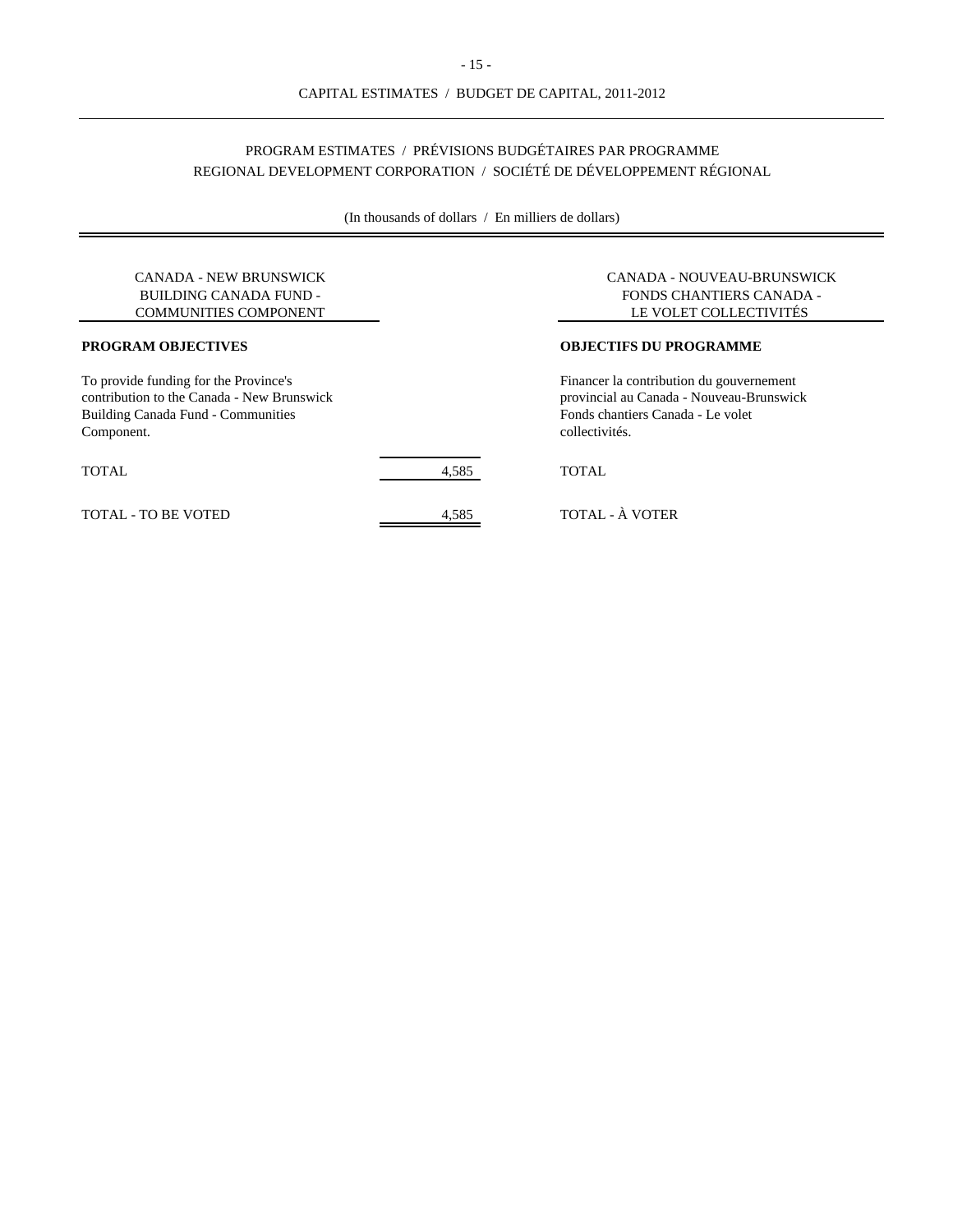## COMPARATIVE STATEMENT OF ESTIMATED EXPENDITURES / ÉTAT COMPARATIF DES DÉPENSES PRÉVUES **DEPARTMENT OF SOCIAL DEVELOPMENT / MINISTÈRE DU DÉVELOPPEMENT SOCIAL**

| (In thousands of dollars / En milliers de dollars) |                                                  |                                                                                                                                                                                                                               |                                                     |
|----------------------------------------------------|--------------------------------------------------|-------------------------------------------------------------------------------------------------------------------------------------------------------------------------------------------------------------------------------|-----------------------------------------------------|
| 2010-2011<br>ESTIMATE /<br><b>PRÉVISIONS</b>       | 2010-2011<br><b>REVISED</b> /<br><b>RÉVISÉES</b> | PROGRAM / PROGRAMME                                                                                                                                                                                                           | 2011-2012<br><b>ESTIMATE</b> /<br><b>PRÉVISIONS</b> |
| 10,600                                             | 10,600                                           | Public Housing - Capital Renovations and Repairs /<br>Logement public - rénovations et réparations des installations                                                                                                          | 4,700                                               |
| 10.600                                             | 10,600                                           | TOTAL Express the contract of the contract of the contract of the contract of the contract of the contract of the contract of the contract of the contract of the contract of the contract of the contract of the contract of | 4.700                                               |

#### SUPPLEMENTARY INFORMATION / INFORMATIONS SUPPLÉMENTAIRES

| 2010-2011<br><b>ESTIMATE</b> /<br><b>PRÉVISIONS</b> | 2010-2011<br><b>REVISED</b> /<br><b>RÉVISÉES</b> |                                                               | 2011-2012<br><b>ESTIMATE</b> /<br><b>PRÉVISIONS</b> |
|-----------------------------------------------------|--------------------------------------------------|---------------------------------------------------------------|-----------------------------------------------------|
| 10.600                                              | 10.600                                           | Gross Capital Budget for the Department / Budget              | 4,700                                               |
| (6,600)                                             | (6,600)                                          | Total - Capital Recoveries / Total - Recouvrements de capital | (3,090)                                             |
| 4,000                                               | 4,000                                            | Net Capital Budget for the Department / Budget                | 1,610                                               |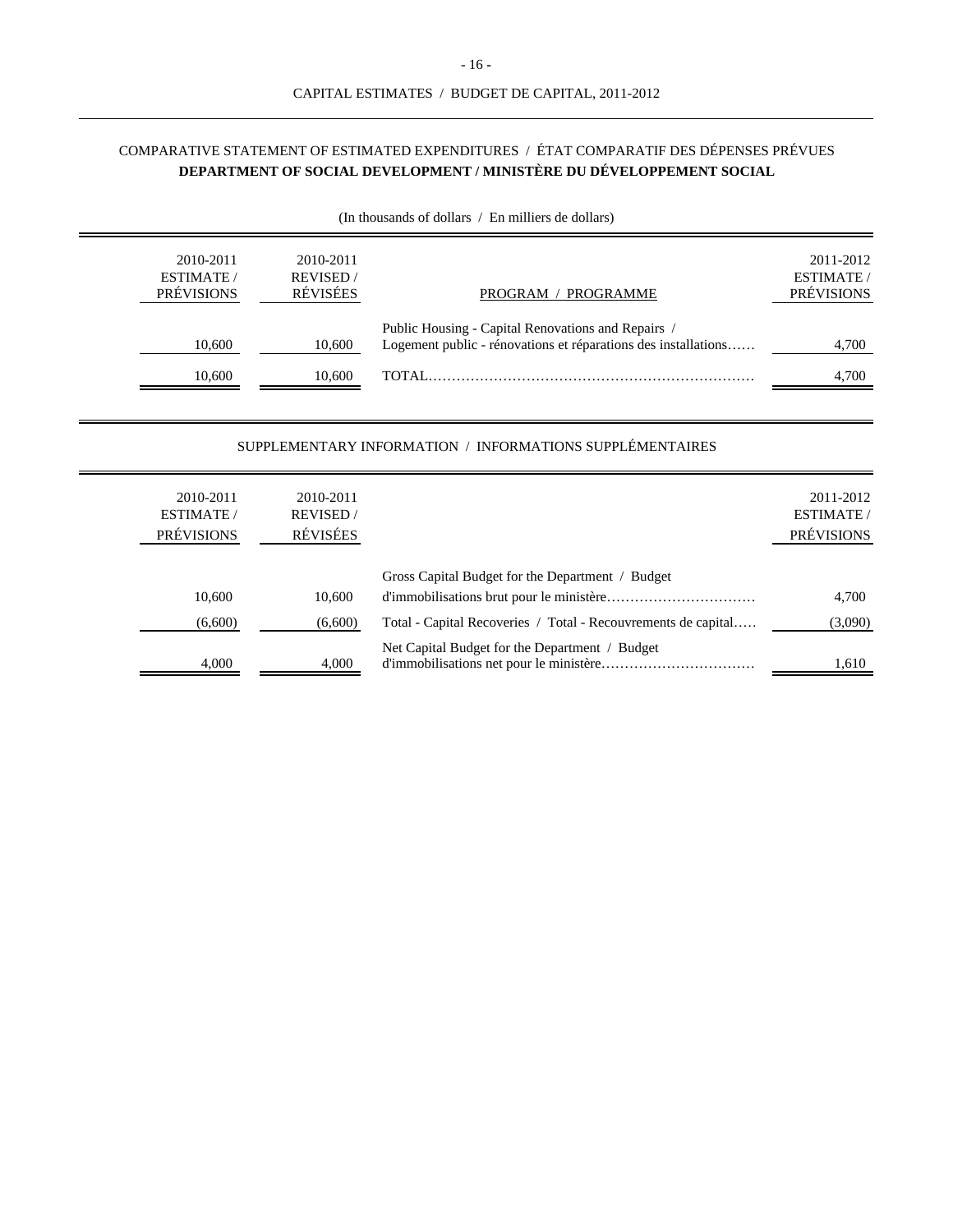# PROGRAM ESTIMATES / PRÉVISIONS BUDGÉTAIRES PAR PROGRAMME DEPARTMENT OF SOCIAL DEVELOPMENT / MINISTÈRE DU DÉVELOPPEMENT SOCIAL

|       | LOGEMENT PUBLIC - RÉNOVATIONS ET<br>RÉPARATIONS DES INSTALLATIONS |
|-------|-------------------------------------------------------------------|
|       | <b>OBJECTIFS DU PROGRAMME</b>                                     |
|       | Rénover et mise à niveau des logements publiques.                 |
| 4,700 | TOTAL                                                             |
| 4,700 | TOTAL - À VOTER                                                   |
|       |                                                                   |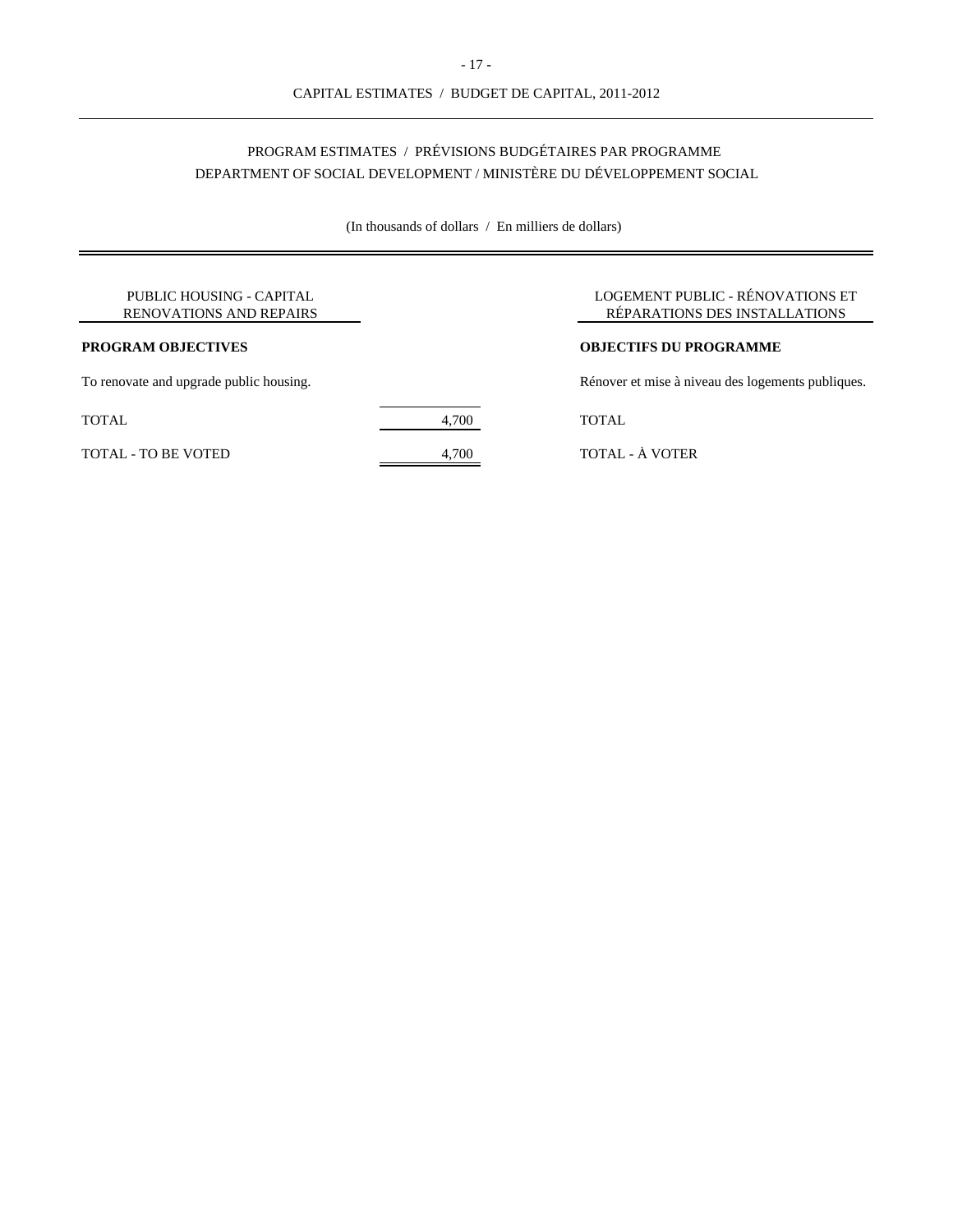# COMPARATIVE STATEMENT OF ESTIMATED EXPENDITURES / ÉTAT COMPARATIF DES DÉPENSES PRÉVUES **DEPARTMENT OF SUPPLY AND SERVICES / MINISTÈRE DE L'APPROVISIONNEMENT ET DES SERVICES**

| 2011-2012<br><b>ESTIMATE</b> /<br><b>PRÉVISIONS</b> | PROGRAM / PROGRAMME                                                    | 2010-2011<br>2010-2011<br>ESTIMATE /<br>REVISED /<br>RÉVISÉES<br><b>PRÉVISIONS</b> |  |
|-----------------------------------------------------|------------------------------------------------------------------------|------------------------------------------------------------------------------------|--|
|                                                     | PUBLIC WORKS AND INFRASTRUCTURE /<br>TRAVAUX PUBLICS ET INFRASTRUCTURE |                                                                                    |  |
| 3.050                                               | Capital Administration / Gestion des immobilisations                   | 2,750<br>3,250                                                                     |  |
|                                                     | <b>Capital Construction / Installations permanentes</b>                |                                                                                    |  |
| 65,800                                              | Education and Early Childhood Development / Éducation et               | 72,750<br>77,417                                                                   |  |
| 37,500                                              |                                                                        | 64,935<br>51,600                                                                   |  |
| 32,000                                              | Justice and Consumer Affairs / Justice et Consommation                 | 81,660<br>66,000                                                                   |  |
| 190                                                 |                                                                        | $\boldsymbol{0}$<br>$\boldsymbol{0}$                                               |  |
| 17,381                                              | Post-Secondary Education, Training and Labour / Éducation              | 78,718<br>76,255                                                                   |  |
| 21,584                                              |                                                                        | 40,500<br>27,248                                                                   |  |
| 6,471                                               | Supply and Services / Approvisionnement et Services                    | 5,340<br>51,240                                                                    |  |
| 180,926                                             | Total Capital Construction / Total des installations                   | 341,440<br>352,223                                                                 |  |
|                                                     | Capital Improvements / Améliorations des biens immobiliers             |                                                                                    |  |
| 1,585                                               | Agriculture, Aquaculture and Fisheries / Agriculture,                  | $\boldsymbol{0}$<br>$\boldsymbol{0}$                                               |  |
| 30,000                                              | Education and Early Childhood Development / Éducation et               | 21,900<br>20,699                                                                   |  |
| 4,400                                               |                                                                        | 4,400<br>4,400                                                                     |  |
| 1,000                                               |                                                                        | 2,704<br>2,704                                                                     |  |
| 2,000                                               | Post-Secondary Education, Training and Labour / Éducation              | 2,000<br>2,000                                                                     |  |
| 19,750                                              | Supply and Services / Approvisionnement et Services                    | 10,395<br>18,350                                                                   |  |
| 58,735                                              | Total Capital Improvements / Total des améliorations des               | 41,399<br>48,153                                                                   |  |
| 242,711                                             | TOTAL - PUBLIC WORKS AND<br>INFRASTRUCTURE / TOTAL - TRAVAUX           | 385,589<br>403,626                                                                 |  |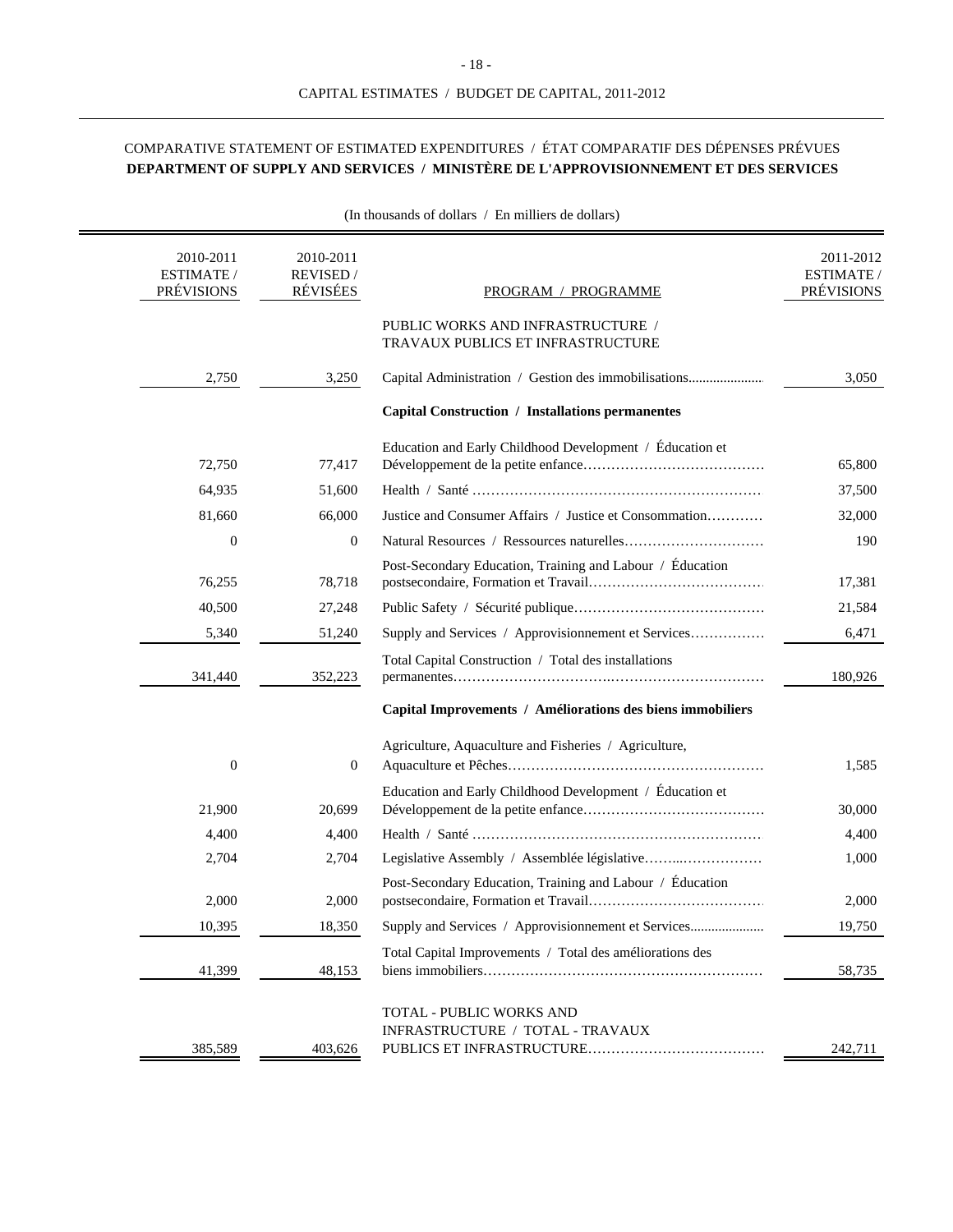# COMPARATIVE STATEMENT OF ESTIMATED EXPENDITURES / ÉTAT COMPARATIF DES DÉPENSES PRÉVUES DEPARTMENT OF SUPPLY AND SERVICES / MINISTÈRE DE L'APPROVISIONNEMENT ET DES SERVICES

(In thousands of dollars / En milliers de dollars)

#### SUPPLEMENTARY INFORMATION / INFORMATIONS SUPPLÉMENTAIRES

| 2010-2011<br><b>ESTIMATE</b> / | 2010-2011<br><b>REVISED</b> / |                                                               | 2011-2012<br><b>ESTIMATE</b> / |
|--------------------------------|-------------------------------|---------------------------------------------------------------|--------------------------------|
| <b>PRÉVISIONS</b>              | RÉVISÉES                      |                                                               | <b>PRÉVISIONS</b>              |
| 385,589                        | 403.626                       | Gross Capital Budget for the Department / Budget              | 242,711                        |
| (6,275)                        | (7,975)                       | Total - Capital Recoveries / Total - Recouvrements de capital | (1, 344)                       |
| 379.314                        | 395.651                       | Net Capital Budget for the Department / Budget                | 241,367                        |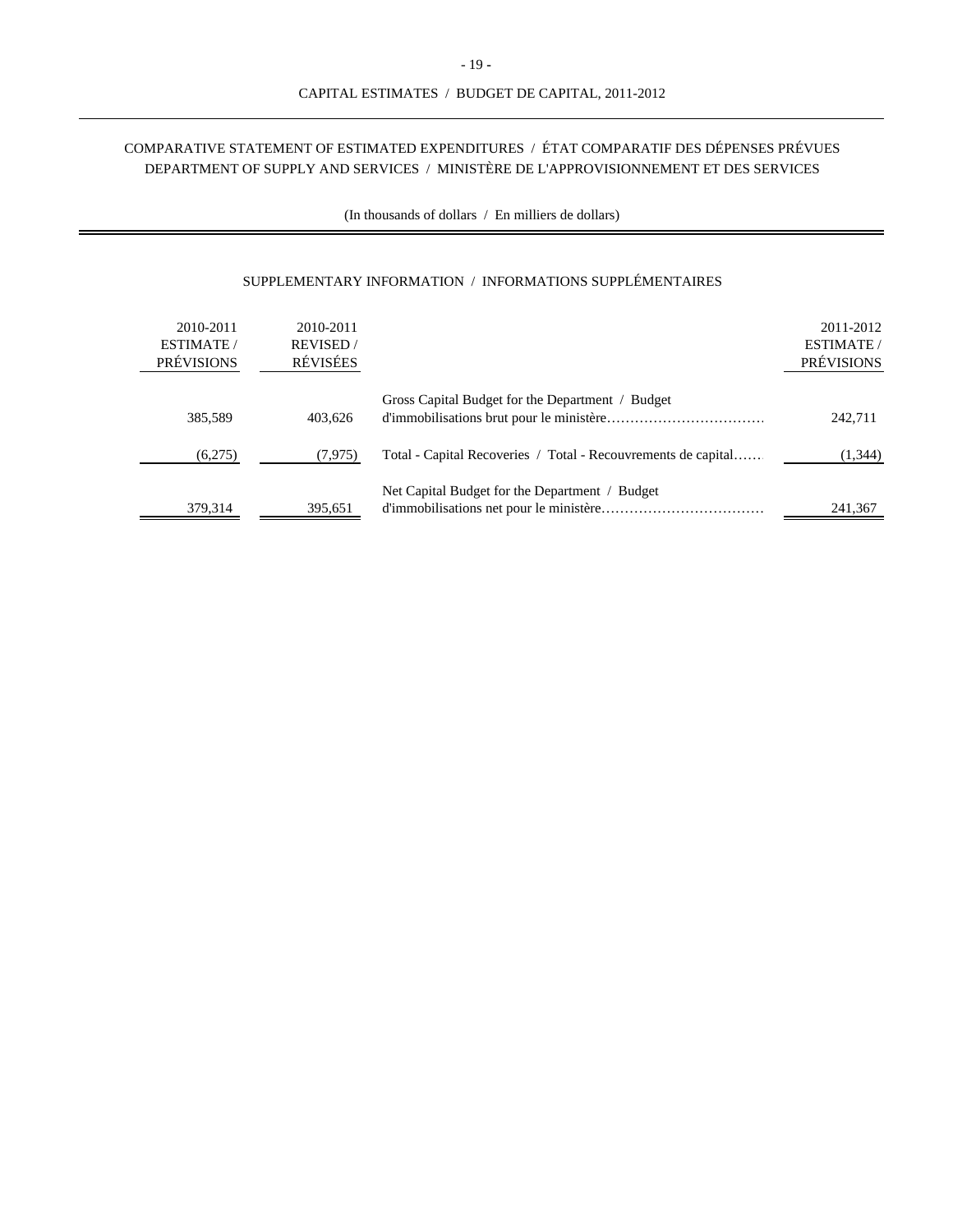#### DEPARTMENT OF SUPPLY AND SERVICES / MINISTÈRE DE L'APPROVISIONNEMENT ET DES SERVICES PROGRAM ESTIMATES / PRÉVISIONS BUDGÉTAIRES PAR PROGRAMME

| PUBLIC WORKS AND<br><b>INFRASTRUCTURE</b>                                                                                            |         | <b>TRAVAUX PUBLICS ET</b><br><b>INFRASTRUCTURE</b>                                                                                      |
|--------------------------------------------------------------------------------------------------------------------------------------|---------|-----------------------------------------------------------------------------------------------------------------------------------------|
| <b>PROGRAM OBJECTIVES</b>                                                                                                            |         | <b>OBJECTIFS DU PROGRAMME</b>                                                                                                           |
| To provide planning, design and construction<br>services.                                                                            |         | Offrir des services de planification, de conception et<br>de construction.                                                              |
| <b>PROGRAM COMPONENTS</b>                                                                                                            |         | ÉLÉMENTS DU PROGRAMME                                                                                                                   |
| <b>CAPITAL ADMINISTRATION</b>                                                                                                        | 3,050   | <b>GESTION DES IMMOBILISATIONS</b>                                                                                                      |
| Administration of capital construction,<br>improvement and renovation projects.                                                      |         | Administration des projets de construction,<br>d'amélioration et de rénovation.                                                         |
| <b>CAPITAL CONSTRUCTION</b>                                                                                                          | 180,926 | <b>INSTALLATIONS PERMANENTES</b>                                                                                                        |
| Planning, design and construction services for<br>public works and infrastructure.                                                   |         | Services de planification, de conception et de<br>construction d'immeubles publics et de<br>l'infrastructure.                           |
| <b>CAPITAL IMPROVEMENTS</b>                                                                                                          | 58,735  | AMÉLIORATIONS DES BIENS IMMOBILIERS                                                                                                     |
| Planning, design and construction services for<br>projects involving the improvement and<br>renovation of provincial infrastructure. |         | Services de planification, de conception et de<br>construction pour l'amélioration et la rénovation<br>de l'infrastructure provinciale. |
| <b>TOTAL</b>                                                                                                                         | 242,711 | <b>TOTAL</b>                                                                                                                            |
| <b>TOTAL - TO BE VOTED</b>                                                                                                           | 242,711 | TOTAL - À VOTER                                                                                                                         |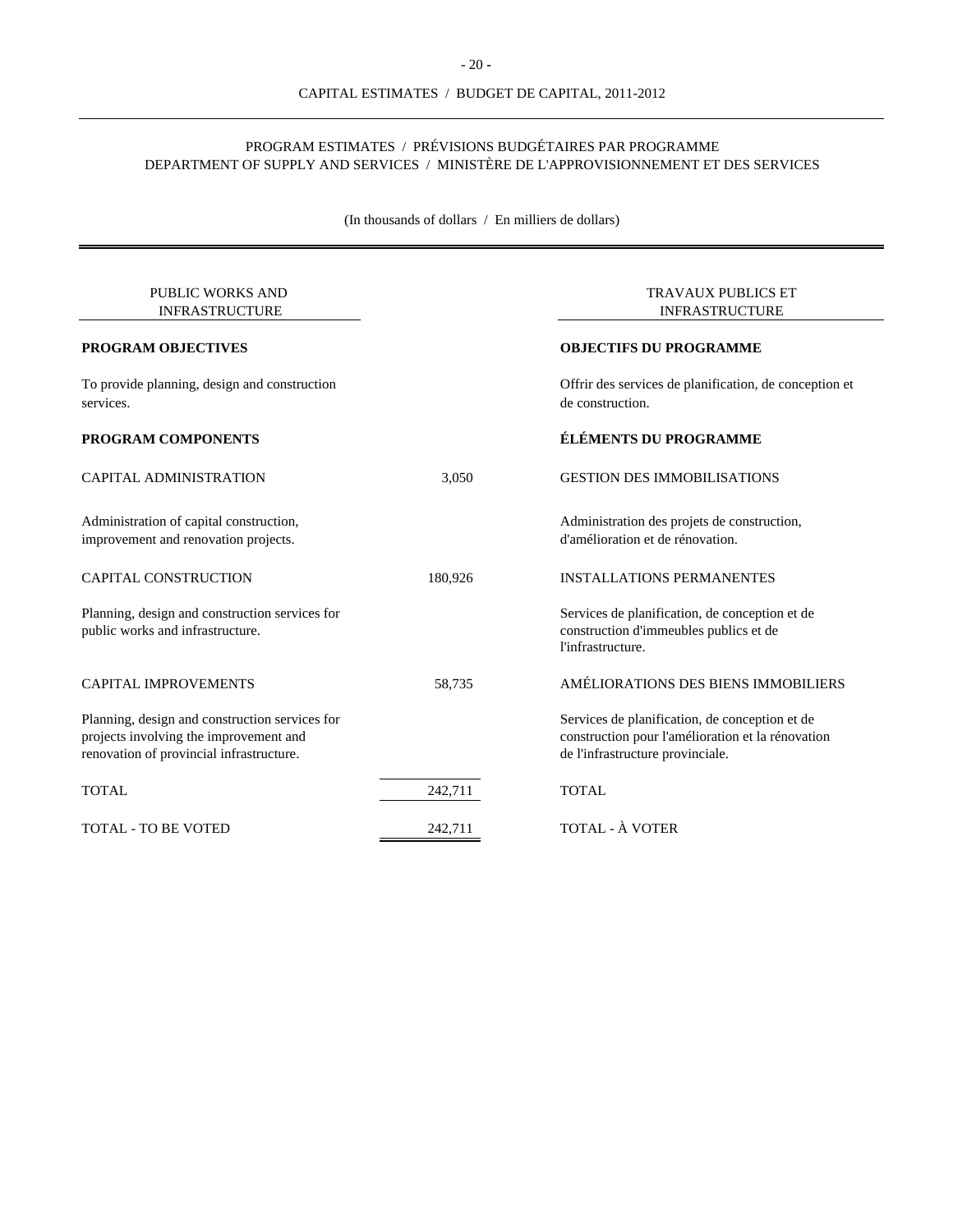# COMPARATIVE STATEMENT OF ESTIMATED EXPENDITURES / ÉTAT COMPARATIF DES DÉPENSES PRÉVUES  **DEPARTMENT OF TOURISM AND PARKS / MINISTÈRE DU TOURISME ET DES PARCS**

| 2010-2011<br><b>ESTIMATE</b> /<br><b>PRÉVISIONS</b> | 2010-2011<br><b>REVISED</b> /<br><b>RÉVISÉES</b> | PROGRAM / PROGRAMME | 2011-2012<br><b>ESTIMATE</b><br><b>PRÉVISIONS</b> |
|-----------------------------------------------------|--------------------------------------------------|---------------------|---------------------------------------------------|
| 500                                                 | 500                                              |                     | 500                                               |
| 500                                                 | 500                                              | <b>TOTAL</b>        | 500                                               |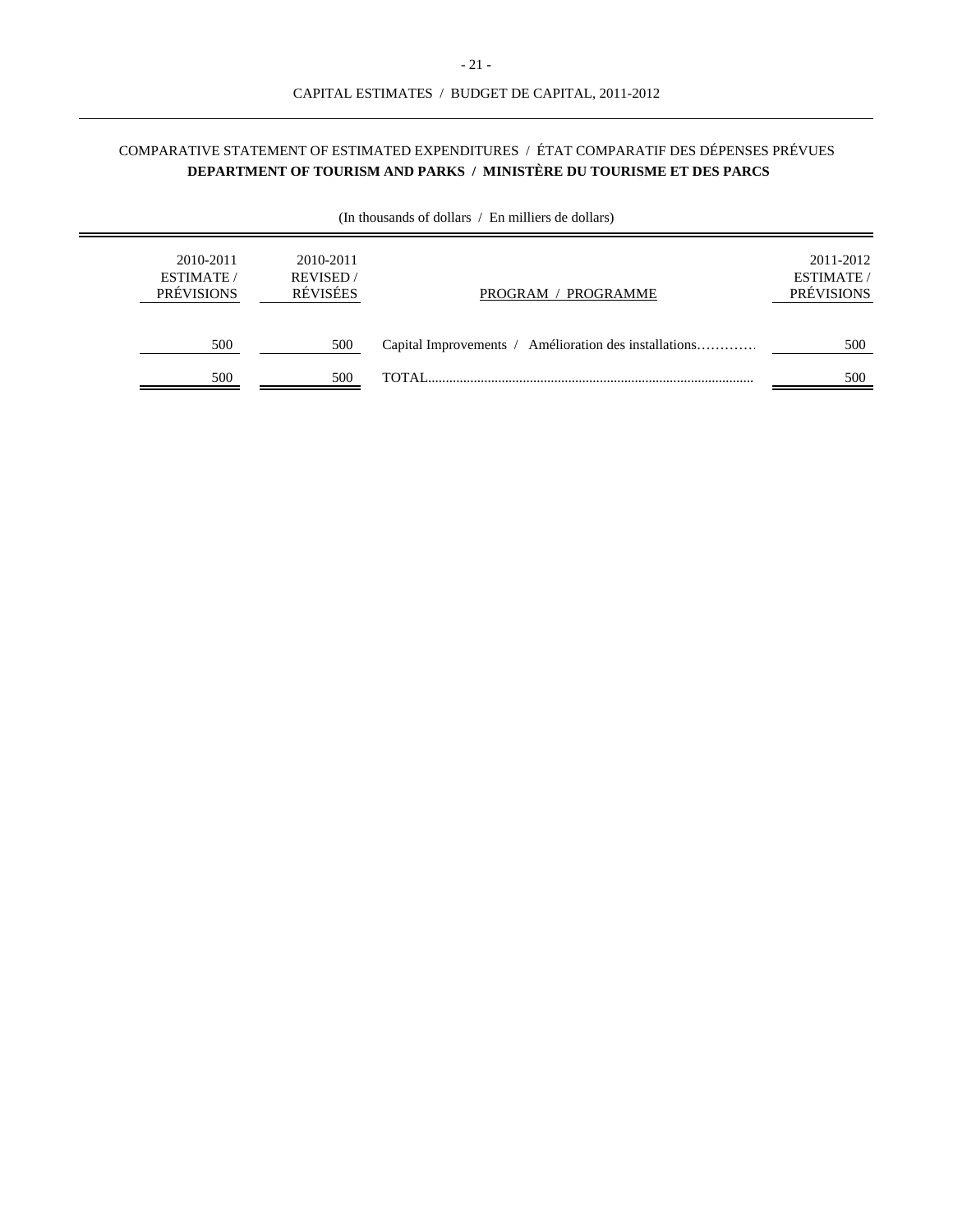# PROGRAM ESTIMATES / PRÉVISIONS BUDGÉTAIRES PAR PROGRAMME DEPARTMENT OF TOURISM AND PARKS / MINISTÈRE DU TOURISME ET DES PARCS

| CAPITAL IMPROVEMENTS                                                              |     | AMÉLIORATION DES INSTALLATIONS                                                |
|-----------------------------------------------------------------------------------|-----|-------------------------------------------------------------------------------|
| PROGRAM OBJECTIVES                                                                |     | <b>OBJECTIFS DU PROGRAMME</b>                                                 |
| To carry out capital improvements to<br>provincial parks and tourism attractions. |     | Améliorer les installations des parcs provinciaux et<br>diverses attractions. |
| TOTAL                                                                             | 500 | <b>TOTAL</b>                                                                  |
| TOTAL - TO BE VOTED                                                               | 500 | TOTAL - À VOTER                                                               |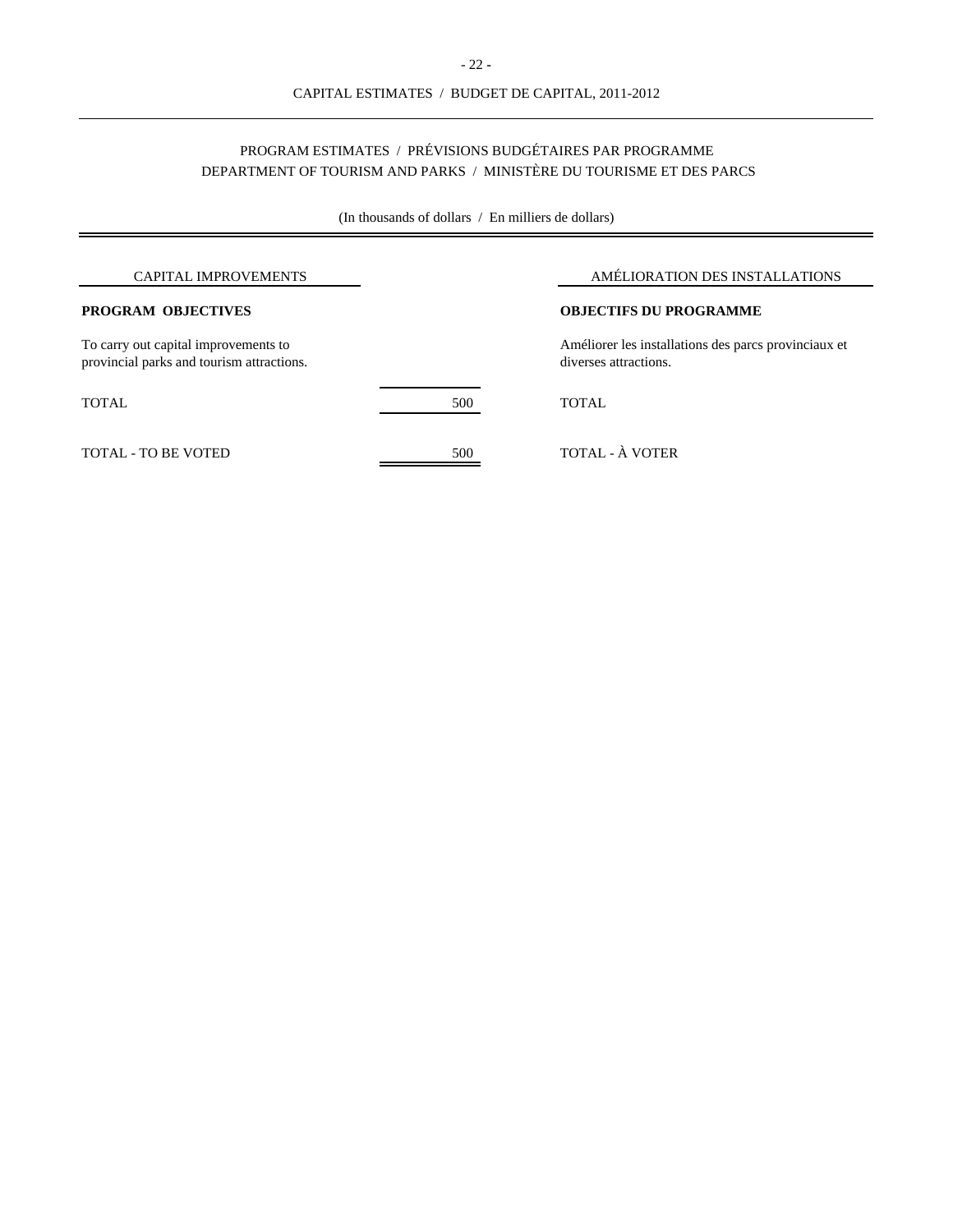# COMPARATIVE STATEMENT OF ESTIMATED EXPENDITURES / ÉTAT COMPARATIF DES DÉPENSES PRÉVUES **DEPARTMENT OF TRANSPORTATION / MINISTÈRE DES TRANSPORTS**

| 2010-2011<br><b>ESTIMATE</b> /<br><b>PRÉVISIONS</b> | 2010-2011<br><b>REVISED</b> /<br><b>RÉVISÉES</b> | PROGRAM / PROGRAMME                                                                               | 2011-2012<br>ESTIMATE /<br><b>PRÉVISIONS</b> |
|-----------------------------------------------------|--------------------------------------------------|---------------------------------------------------------------------------------------------------|----------------------------------------------|
| 83,312                                              | 81,512                                           |                                                                                                   | 81,150                                       |
| 126,695                                             | 136,695                                          |                                                                                                   | 62,000                                       |
| 46,500                                              | 52,400                                           | Rural Road Infrastructure / Infrastructure routière dans les                                      | 41,000                                       |
| $\Omega$                                            | 300                                              | Canada - New Brunswick Border Infrastructure Program /<br>Programme d'infrastructure frontalière  | $\Omega$                                     |
| 20,170                                              | 18,470                                           |                                                                                                   | $\Omega$                                     |
| 97,560                                              | 115,360                                          | Canada - New Brunswick National Highway System Program /<br>Programmme du réseau routier national | 90,800                                       |
| 49,145                                              | 45,645                                           | Fundy Isles Ferry Project / Projet de traversiers des îles Fundy                                  | 18,200                                       |
| 16,000                                              | 16,000                                           | Vehicle Management Agency / Agence de gestion des                                                 | 20,000                                       |
| 439,382                                             | 466,382                                          |                                                                                                   | 313,150                                      |

(In thousands of dollars / En milliers de dollars)

#### SUPPLEMENTARY INFORMATION / INFORMATIONS SUPPLÉMENTAIRES

| 2010-2011<br><b>ESTIMATE</b> /<br><b>PRÉVISIONS</b> | 2010-2011<br><b>REVISED</b> /<br>RÉVISÉES |                                                               | 2011-2012<br><b>ESTIMATE</b> /<br><b>PRÉVISIONS</b> |
|-----------------------------------------------------|-------------------------------------------|---------------------------------------------------------------|-----------------------------------------------------|
| 439.382                                             | 466.382                                   | Gross Capital Budget for the Department / Budget              | 313,150                                             |
| (53,802)                                            | (54,047)                                  | Total - Capital Recoveries / Total - Recouvrements de capital | (44, 961)                                           |
| 385,580                                             | 412,335                                   | Net Capital Budget for the Department / Budget                | 268,189                                             |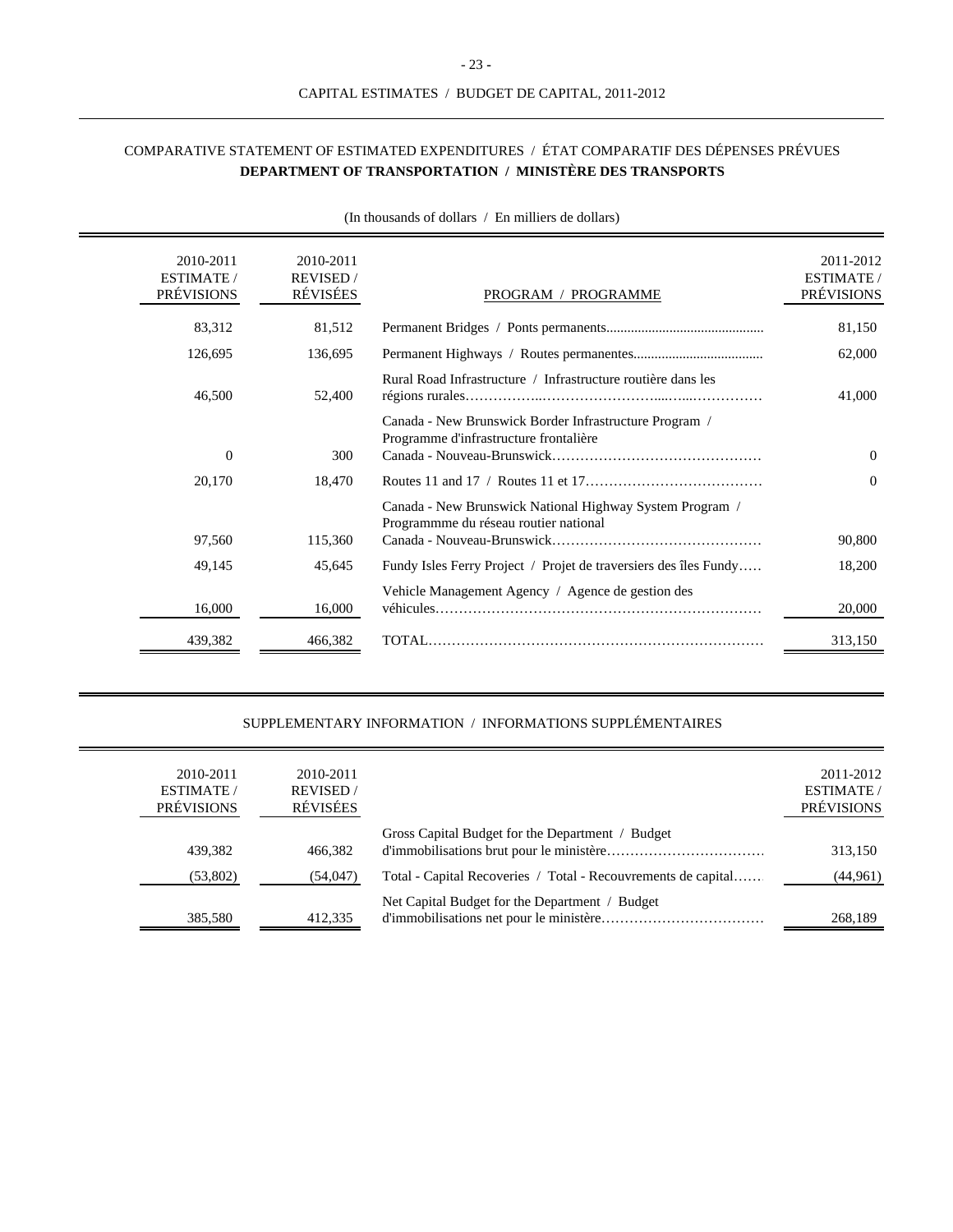## PROGRAM ESTIMATES / PRÉVISIONS BUDGÉTAIRES PAR PROGRAMME DEPARTMENT OF TRANSPORTATION / MINISTÈRE DES TRANSPORTS

| PERMANENT BRIDGES                                                                                                                        |        | PONTS PERMANENTS                                                                                                                                             |
|------------------------------------------------------------------------------------------------------------------------------------------|--------|--------------------------------------------------------------------------------------------------------------------------------------------------------------|
| <b>PROGRAM OBJECTIVES</b>                                                                                                                |        | <b>OBJECTIFS DU PROGRAMME</b>                                                                                                                                |
| To provide for the construction of bridges,<br>ferries and ferry landings.                                                               |        | Permettre la construction de ponts, de traversiers et de<br>débarcadères.                                                                                    |
| <b>TOTAL</b>                                                                                                                             | 81,150 | <b>TOTAL</b>                                                                                                                                                 |
| PERMANENT HIGHWAYS                                                                                                                       |        | ROUTES PERMANENTES                                                                                                                                           |
| <b>PROGRAM OBJECTIVES</b>                                                                                                                |        | <b>OBJECTIFS DU PROGRAMME</b>                                                                                                                                |
| To provide for the construction and upgrading<br>of highways.                                                                            |        | Permettre la construction et la réfection de routes.                                                                                                         |
| <b>TOTAL</b>                                                                                                                             | 62,000 | <b>TOTAL</b>                                                                                                                                                 |
| RURAL ROAD INFRASTRUCTURE                                                                                                                |        | <b>INFRASTRUCTURE ROUTIÈRE DANS</b><br>LES RÉGIONS RURALES                                                                                                   |
| PROGRAM OBJECTIVES                                                                                                                       |        | <b>OBJECTIFS DU PROGRAMME</b>                                                                                                                                |
| To provide for road infrastructure needs of<br>rural New Brunswick.                                                                      |        | Répondre aux besoins des régions rurales du<br>Nouveau-Brunswick en matière d'infrastructure<br>routière.                                                    |
| <b>TOTAL</b>                                                                                                                             | 41,000 | <b>TOTAL</b>                                                                                                                                                 |
| <b>CANADA - NEW BRUNSWICK</b><br>NATIONAL HIGHWAY<br><b>SYSTEM PROGRAM</b>                                                               |        | PROGRAMME DU RÉSEAU<br>ROUTIER NATIONAL<br>CANADA - NOUVEAU-BRUNSWICK                                                                                        |
| PROGRAM OBJECTIVES                                                                                                                       |        | <b>OBJECTIFS DU PROGRAMME</b>                                                                                                                                |
| To provide for highway and bridge construction<br>projects approved under the Canada - New<br>Brunswick National Highway System Program. |        | Soutenir les projets de construction de routes et de<br>ponts approuvés dans le cadre du Programme du réseau<br>routier national Canada - Nouveau-Brunswick. |
| <b>TOTAL</b>                                                                                                                             | 90.800 | <b>TOTAL</b>                                                                                                                                                 |